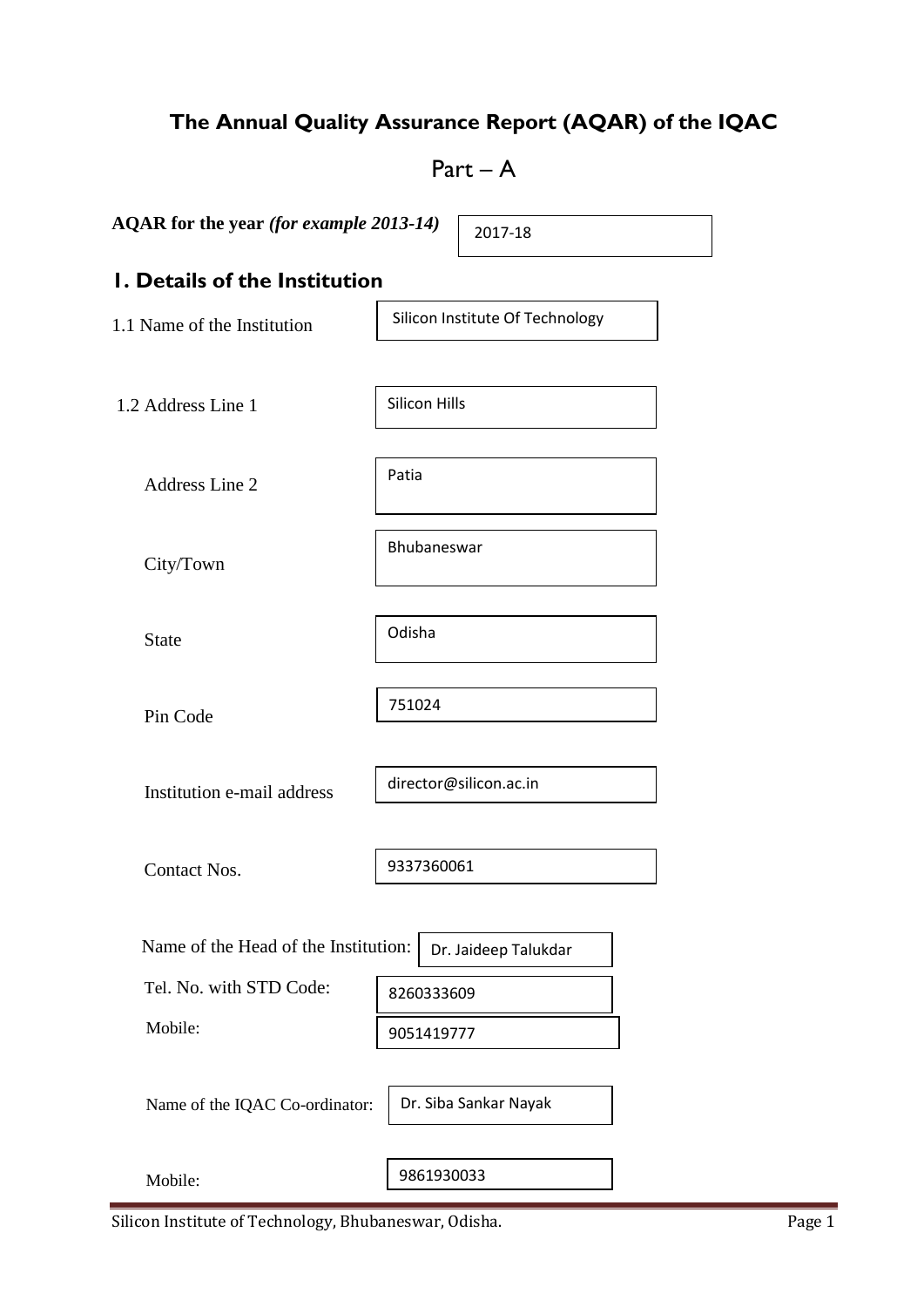IQAC e-mail address:

snayak@silicon.ac.in

1.3 **NAAC Track ID** *(For ex. MHCOGN 18879)*

ORCOGN 14398

 **OR**

## 1.4 **NAAC Executive Committee No. & Date:**

*(For Example EC/32/A&A/143 dated 3-5-2004. This EC no. is available in the right corner- bottom of your institution's Accreditation Certificate)*

1.5 Website address:

Silicon.ac.in

Web-link of the AQAR:

www.silicon.ac.in/AQAR2017-18

For ex. http://www.ladykeanecollege.edu.in/AQAR2012-13.doc

1.6 Accreditation Details

| Sl. No. |             |   | <b>CGPA</b><br>Grade | Year of       | Validity |
|---------|-------------|---|----------------------|---------------|----------|
|         | Cycle       |   |                      | Accreditation | Period   |
|         | $1st$ Cycle | Α | 3.04                 | 2014          | 5 YEARS  |
|         | $2nd$ Cycle |   |                      |               |          |
|         | $3rd$ Cycle |   |                      |               |          |
|         | $4th$ Cycle |   |                      |               |          |

1.7 Date of Establishment of IQAC : DD/MM/YYYY

27/01/2012

1.8 Details of the previous year's AQAR submitted to NAAC after the latest Assessment and Accreditation by NAAC (*(for example AQAR 2010-11submitted to NAAC on 12-10-2011)*

i. AQAR \_\_\_2012-13 submitted to \_NAAC on 7/10/2013 (DD/MM/YYYY)

ii. AQAR\_\_13-14 submitted to NAAC on 5/10/2014 (DD/MM/YYYY)

iii. AQAR 14-15 submitted to NAAC ON 14/7/2015 (DD/MM/YYYY)

iv. AQAR\_\_15-16 submitted to NAAC on 21/07/2016 (DD/MM/YYYY)

v. AQAR\_16-17 submitted to NAAC ON 5/08/2017 ( DD/MM/YY)

| 1.9 Institutional Status  |                                          |
|---------------------------|------------------------------------------|
| University                | State     Central     Deemed     Private |
| <b>Affiliated College</b> | Yes $\vert \sqrt{\vert}$ No $\vert$      |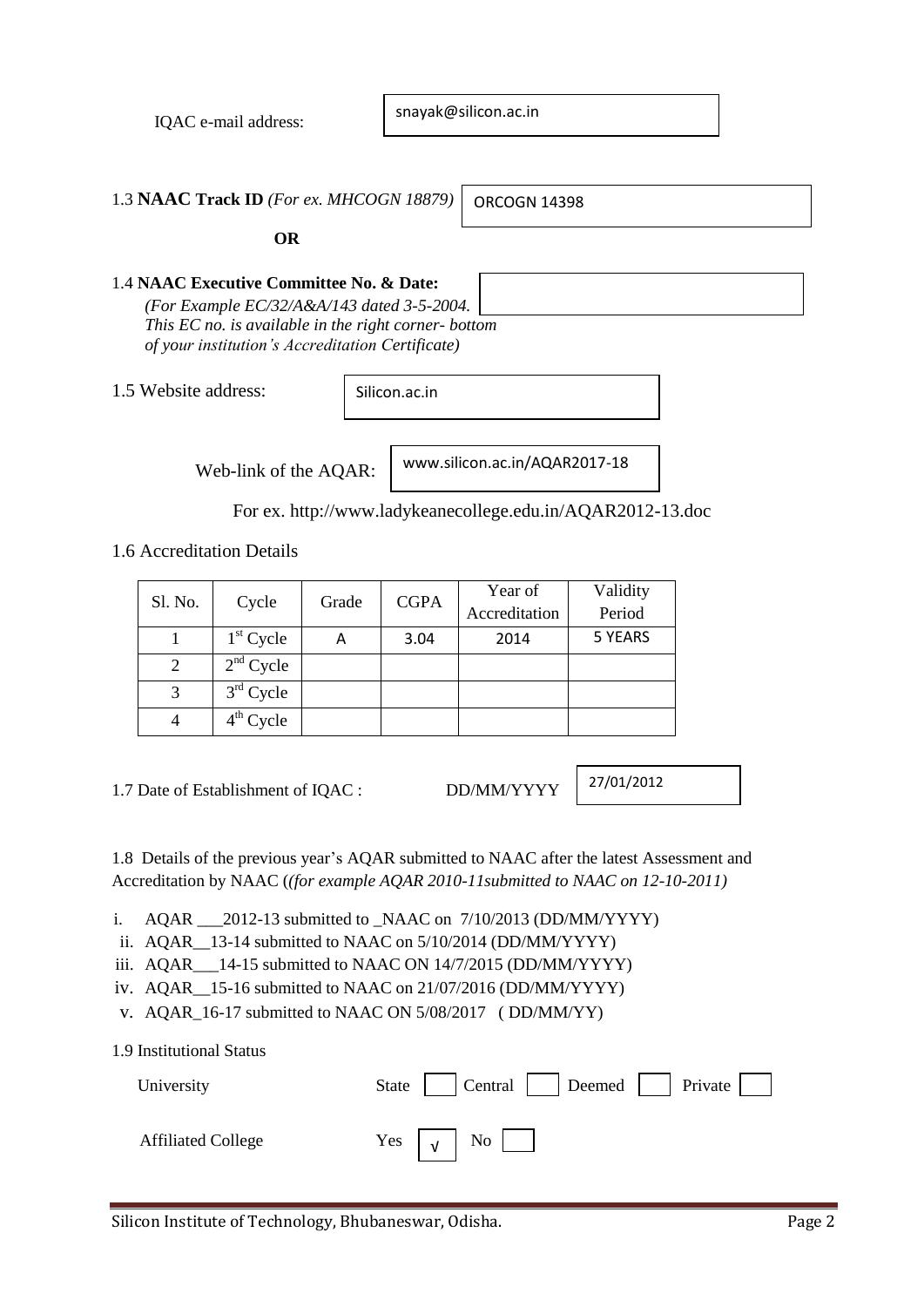| <b>Constituent College</b><br>Yes<br>N <sub>0</sub>                                                                             |           |  |  |  |  |  |  |
|---------------------------------------------------------------------------------------------------------------------------------|-----------|--|--|--|--|--|--|
| Autonomous college of UGC<br>Yes<br>No                                                                                          |           |  |  |  |  |  |  |
| <b>AICTE</b><br>$\rm NO$<br>Regulatory Agency approved Institution<br>Yes                                                       |           |  |  |  |  |  |  |
| Eg. (AICTE, BCI, MCI, PCI, NCI)                                                                                                 |           |  |  |  |  |  |  |
| Women<br>Co-education<br>Type of Institution<br>Men<br>V                                                                        |           |  |  |  |  |  |  |
| Urban<br>Rural<br>Tribal<br>V                                                                                                   |           |  |  |  |  |  |  |
| UGC 2(f)<br>UGC 12B<br><b>Financial Status</b><br>Grant-in-aid                                                                  |           |  |  |  |  |  |  |
| Grant-in-aid + Self Financing<br><b>Totally Self-financing</b>                                                                  |           |  |  |  |  |  |  |
| 1.10 Type of Faculty/Programme                                                                                                  |           |  |  |  |  |  |  |
| PEI (Phys Edu)<br>Arts<br>Science<br>Commerce<br>Law                                                                            |           |  |  |  |  |  |  |
| <b>Health Science</b><br>TEI (Edu)<br>Engineering<br>Management<br>V                                                            |           |  |  |  |  |  |  |
| Others (Specify)                                                                                                                |           |  |  |  |  |  |  |
| <b>Biju Patnaik University Of</b><br>1.11 Name of the Affiliating University (for the Colleges)<br>Technology, Rourkela, Odisha |           |  |  |  |  |  |  |
| 1.12 Special status conferred by Central/ State Government-- UGC/CSIR/DST/DBT/ICMR etc                                          |           |  |  |  |  |  |  |
| Autonomy by State/Central Govt. / University<br><b>YES</b>                                                                      |           |  |  |  |  |  |  |
| <b>UGC-CPE</b><br>University with Potential for Excellence<br><b>NO</b>                                                         | <b>NO</b> |  |  |  |  |  |  |
| <b>UGC-CE</b><br><b>DST Star Scheme</b><br><b>NO</b>                                                                            | <b>NO</b> |  |  |  |  |  |  |
| <b>NO</b><br><b>UGC-Special Assistance Programme</b><br><b>DST-FIST</b>                                                         | <b>NO</b> |  |  |  |  |  |  |

Silicon Institute of Technology, Bhubaneswar, Odisha. Page 3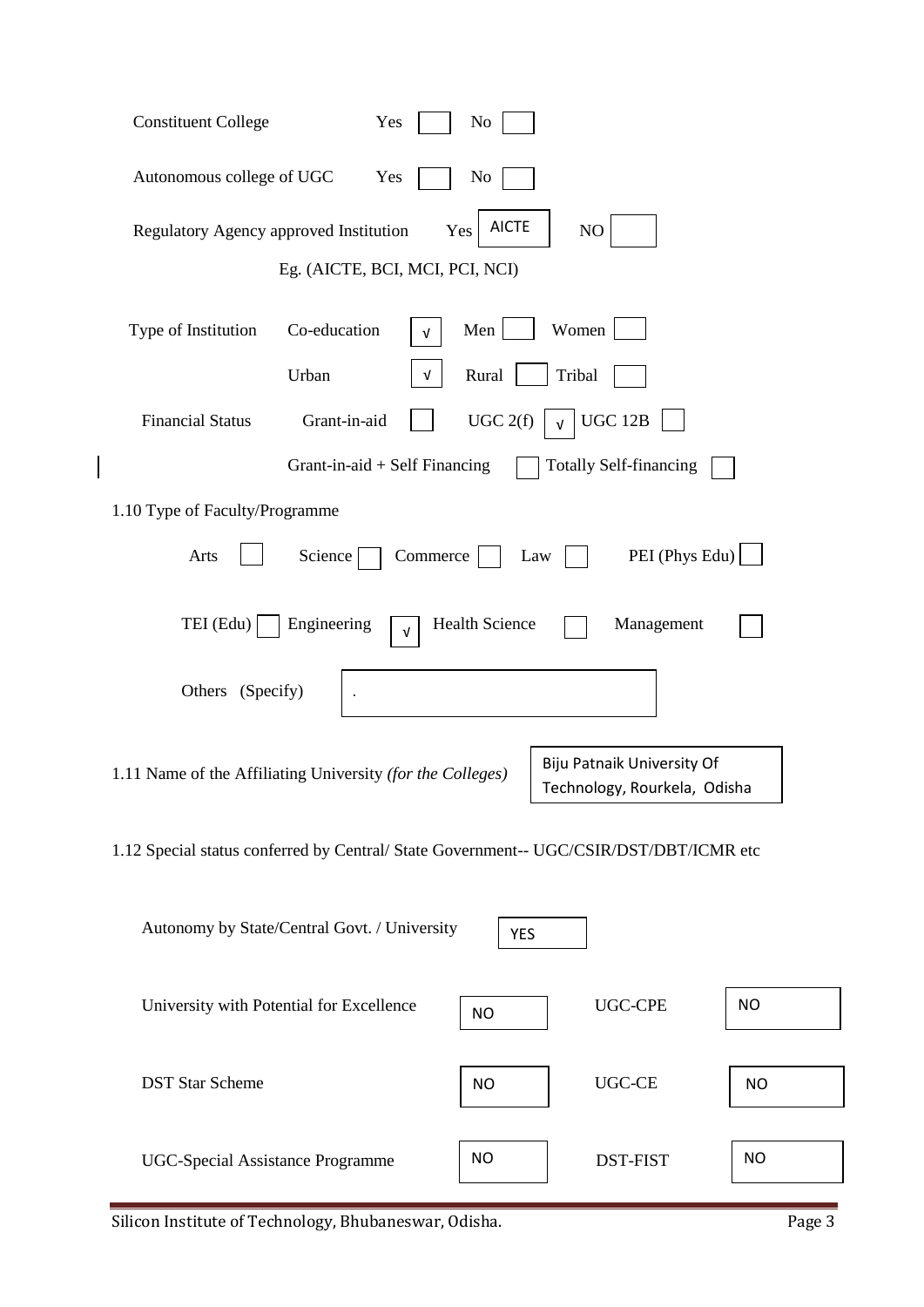| UGC-Innovative PG programmes | NO | Any other (Specify) | NO. |
|------------------------------|----|---------------------|-----|
| <b>UGC-COP Programmes</b>    | NO |                     |     |

# **2. IQAC Composition and Activities**

| 2.1 No. of Teachers                                                                        | 8                                      |
|--------------------------------------------------------------------------------------------|----------------------------------------|
| 2.2 No. of Administrative/Technical staff                                                  | $\mathbf{1}$                           |
| 2.3 No. of students                                                                        | $\mathbf{1}$                           |
| 2.4 No. of Management representatives                                                      | 3                                      |
| 2.5 No. of Alumni                                                                          | $\mathbf{1}$                           |
| 2.6 No. of any other stakeholder and<br>Community representatives                          | 1                                      |
| 2.7 No. of Employers/ Industrialists                                                       | 1                                      |
| 2.8 No. of other External Experts                                                          | $\mathbf{1}$                           |
| 2.9 Total No. of members                                                                   | 17                                     |
| 2.10 No. of IQAC meetings held                                                             | 03 per year                            |
| 42.11 No. of meetings with various stakeholders:                                           | 2<br>Faculty<br>No.                    |
| <b>Non-Teaching Staff Students</b><br>14                                                   | Alumni<br>Others<br>$\mathbf{1}$<br>02 |
| 2.12 Has IQAC received any funding from UGC during the year?<br>If yes, mention the amount | No<br>Yes<br>V                         |
|                                                                                            |                                        |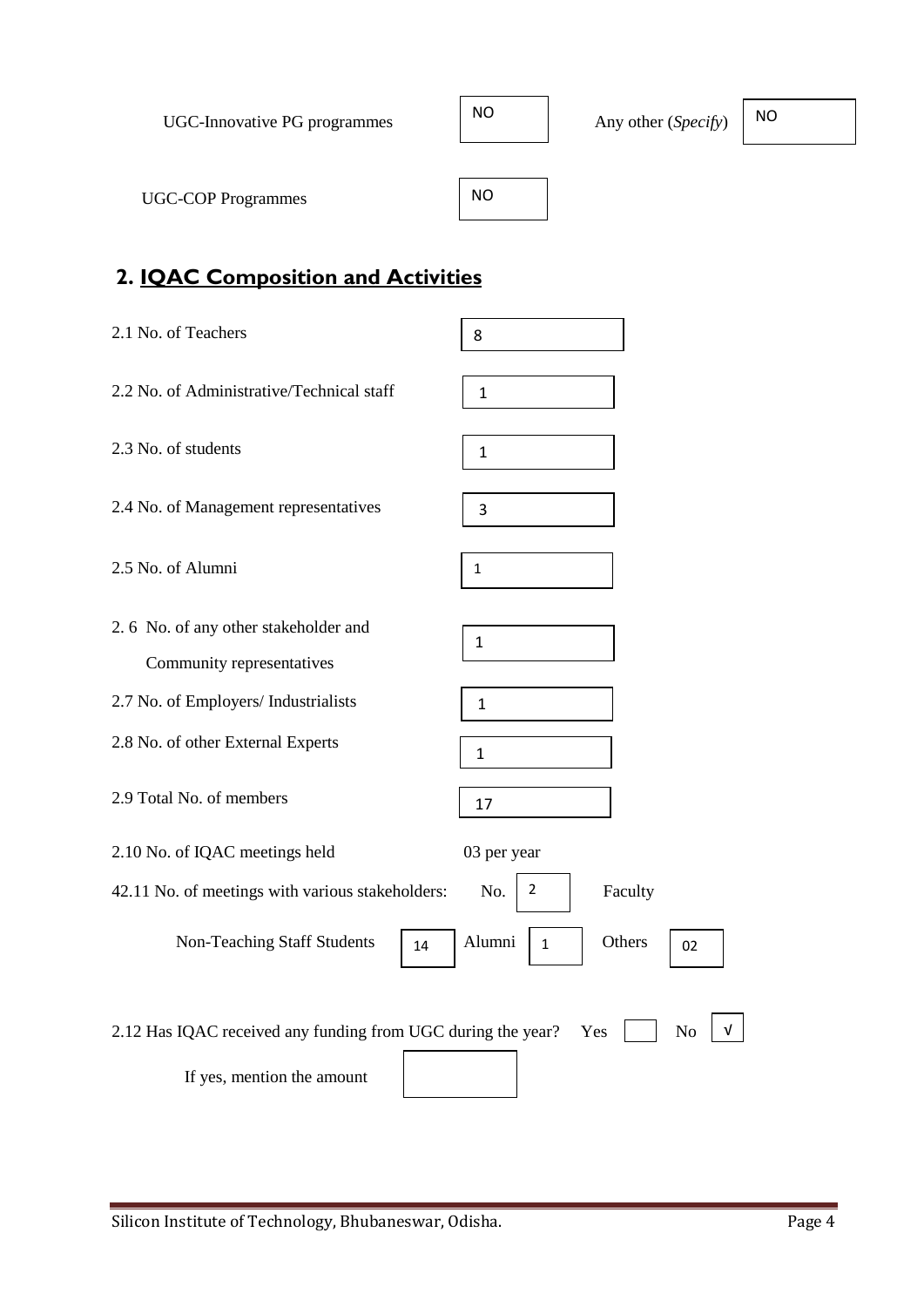## 2.13 Seminars and Conferences (only quality related)

(i) No. of Seminars/Conferences/ Workshops/Symposia organized by the IQAC

| <b>National</b><br><b>Institution Level</b><br>Total Nos.<br>International<br><b>State</b><br>3                                             |
|---------------------------------------------------------------------------------------------------------------------------------------------|
| $(ii)$ Themes<br>Post Accreditation works for Quality Improvements                                                                          |
| 2.14 Significant Activities and contributions made by IQAC                                                                                  |
| 1. Analysis of student performance & try to bridge the gap between the target and attainment<br>level for each course.                      |
| 2. The External Academic Audit for the year 2017-18 was conducted on 26/03/2018 & the internal<br>Audit conducted in the month of Feb.2018. |
| 3. Academic calendar prepared & monitored as a benchmark for various academic activities.                                                   |

4. Encourage various FD Programmes.

5. Successful visit by UGC & NBA Team conducted.

6. Feedback mechanism activated with the participation of various stakeholders.

7. Post NBA Accreditation and Autonomous works carried out for the next academic session under autonomy.

8. Suggested improvements in the Machine to Machine Laboratory (M2M Lab) for greater participation of students and followed the work done.

9. Suggested improvement in infrastructure for organization workshops, conferences and ensured the work done.

### 2.15 Plan of Action by IQAC/Outcome

The plan of action chalked out by the IQAC in the beginning of the year towards quality enhancement and the outcome achieved by the end of the year \*

| Plan of Action                                | Achievements                                                                                                          |
|-----------------------------------------------|-----------------------------------------------------------------------------------------------------------------------|
| 1-Effective student centric learning process. | Improvement in various quality parameters like<br>increase in the number of all clear subjects and<br>average SGPA.   |
| 2-Inducing research culture                   | Substantial increase in the number of good<br>Publications. More multidisciplinary projects<br>undertaken under SRPS. |
| 3-Promoting skill-based courses.              | Conduction of skill-based invited TALKS &<br>Workshops at the department level                                        |

Silicon Institute of Technology, Bhubaneswar, Odisha. Page 5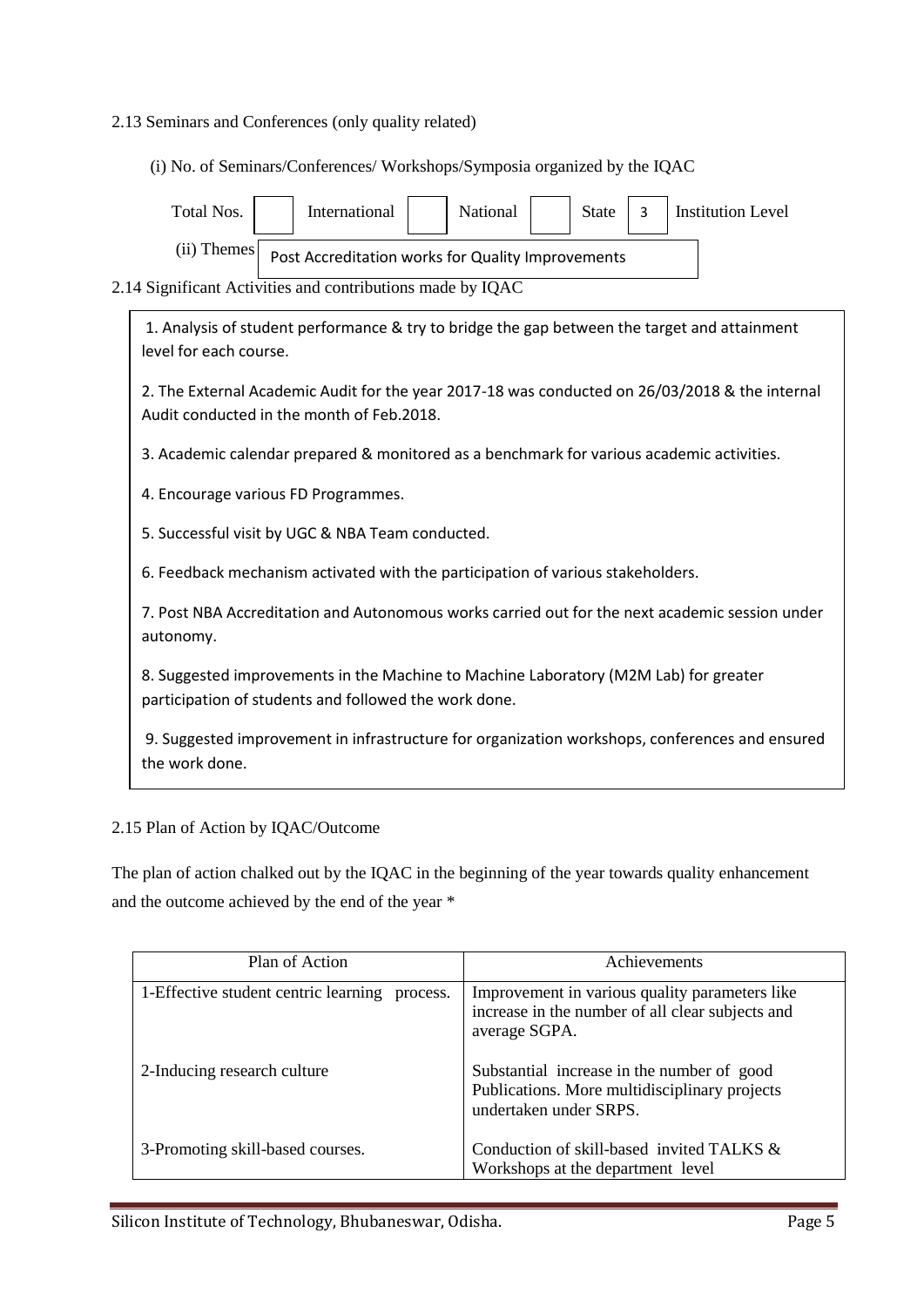

Part – B

# **Criterion – I**

# **1. Curricular Aspects**

| 1.1 Details about Academic Programmes |                                                                        |  |  |  |  |  |
|---------------------------------------|------------------------------------------------------------------------|--|--|--|--|--|
|                                       | $N_{\text{total}}$ $\sim$ 1. $\sim$ $\sim$ $\sim$ $\sim$ $\sim$ $\sim$ |  |  |  |  |  |

| Level of the<br>Programme | Number of<br>existing<br>Programmes | Number of<br>programmes added<br>during the year | Number of<br>self-financing<br>programmes | Number of value<br>added / Career<br>Oriented<br>programmes |
|---------------------------|-------------------------------------|--------------------------------------------------|-------------------------------------------|-------------------------------------------------------------|
| PhD                       |                                     |                                                  |                                           |                                                             |
| PG                        | 04                                  | $\Omega$                                         | 04                                        |                                                             |
| <b>UG</b>                 | 05                                  | $\overline{0}$                                   | 05                                        |                                                             |
| PG Diploma                |                                     |                                                  |                                           |                                                             |
| <b>Advanced Diploma</b>   |                                     |                                                  |                                           |                                                             |
| Diploma                   |                                     |                                                  |                                           |                                                             |
| Certificate               |                                     |                                                  |                                           |                                                             |
| Others                    |                                     |                                                  |                                           |                                                             |
| <b>Total</b>              | 09                                  | $\overline{0}$                                   | 09                                        |                                                             |
| Interdisciplinary         |                                     |                                                  |                                           |                                                             |
| Innovative                |                                     |                                                  |                                           |                                                             |

1.2 (i) Flexibility of the Curriculum: CBCS/Core/Elective option / Open options (ii) Pattern of programmes:

| Pattern   | Number of programmes |
|-----------|----------------------|
| Semester  | 09                   |
| Trimester |                      |
| Annual    |                      |

| 1.3 Feedback from stakeholders* Alumni $\begin{vmatrix} \sqrt{\ } \end{vmatrix}$ Parents $\begin{vmatrix} \sqrt{\ } \end{vmatrix}$ Employers $\begin{vmatrix} \sqrt{\ } \end{vmatrix}$ Students $\begin{vmatrix} \sqrt{\ } \end{vmatrix}$ |  |  |  |  |  |
|-------------------------------------------------------------------------------------------------------------------------------------------------------------------------------------------------------------------------------------------|--|--|--|--|--|
|                                                                                                                                                                                                                                           |  |  |  |  |  |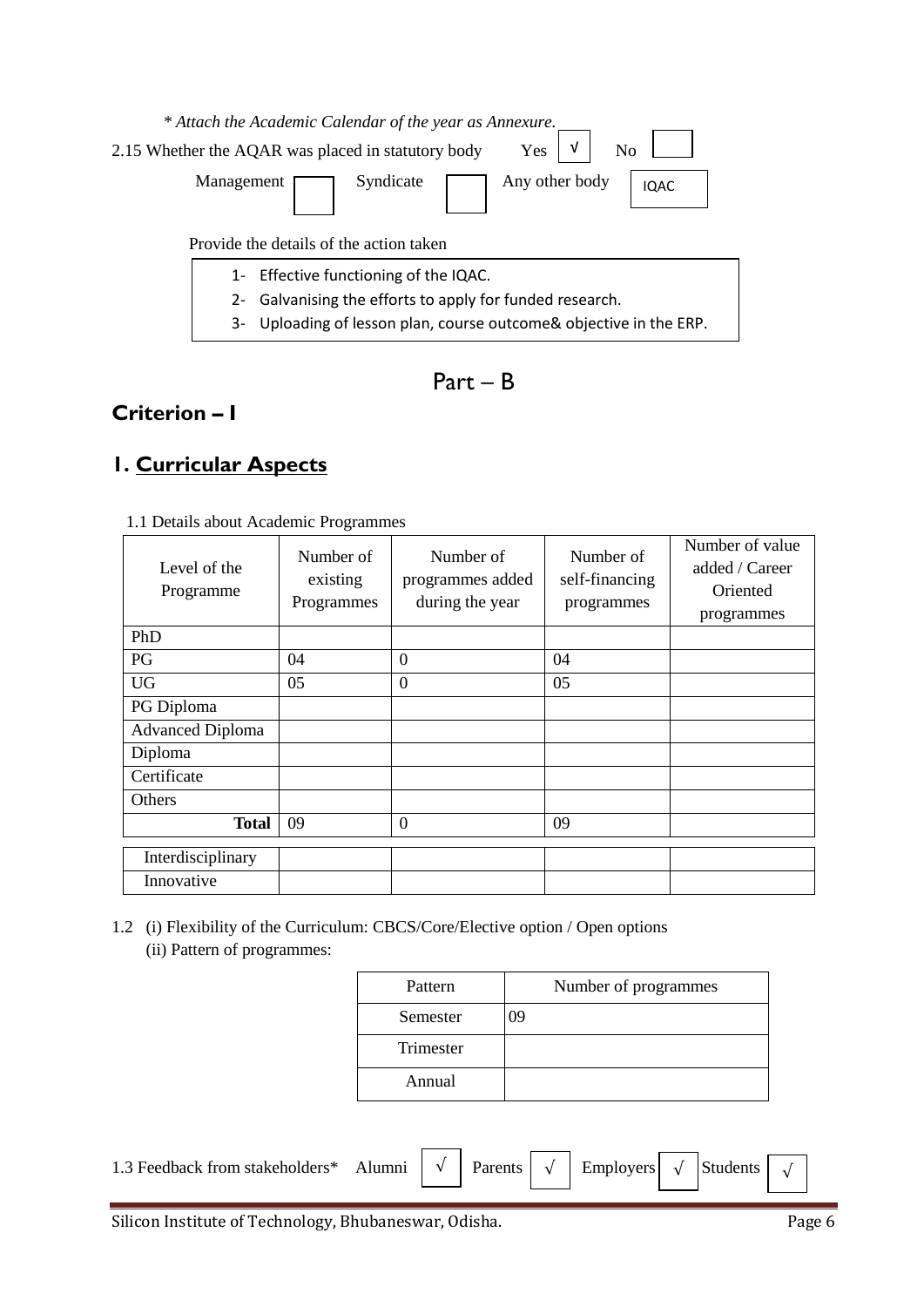*(On all aspects)*

| <b>Online</b><br>Mode of feedback | Manual | Co-operating schools (for PEI) |  |
|-----------------------------------|--------|--------------------------------|--|
|-----------------------------------|--------|--------------------------------|--|

*\*Please provide an analysis of the feedback in the Annexure*

1.4 Whether there is any revision/update of regulation or syllabi, if yes, mention their salient aspects.

Changes /revisions are done by the University, where some of our faculty members are involved as members of Boards of Studies. Several suggestions regarding syllabi of various courses are sent to the University.

In addition to the above the ground work of the Syllabus Structures for all programs run in the Institute are completed, pending the Autonomy application with UGC.

1.5 Any new Department/Centre introduced during the year. If yes, give details.

No

# **Criterion – II**

# **2. Teaching, Learning and Evaluation**

| 2.1 Total No. of  | Total | Asst. Professors   Associate Professors   Professors | Others |
|-------------------|-------|------------------------------------------------------|--------|
| permanent faculty | 134   |                                                      |        |

45

2.2 No. of permanent faculty with Ph.D.

| 2.3 No. of Faculty Positions<br>Recruited $(R)$ and Vacant $(V)$ | Asst.<br>Professors |  | Associate<br>Professors |                | Professors |  | Others |  | Total |  |
|------------------------------------------------------------------|---------------------|--|-------------------------|----------------|------------|--|--------|--|-------|--|
| during the year                                                  |                     |  |                         |                | R          |  | R      |  |       |  |
|                                                                  | 96                  |  | 23                      | $\overline{ }$ |            |  |        |  | .26   |  |

2.4 No. of Guest and Visiting faculty and Temporary faculty 22

02

2.5 Faculty participation in conferences and symposia:

| No. of Faculty          | International level | National level | State level |
|-------------------------|---------------------|----------------|-------------|
| Attended                |                     |                |             |
| Presented papers        |                     |                |             |
| <b>Resource Persons</b> |                     |                |             |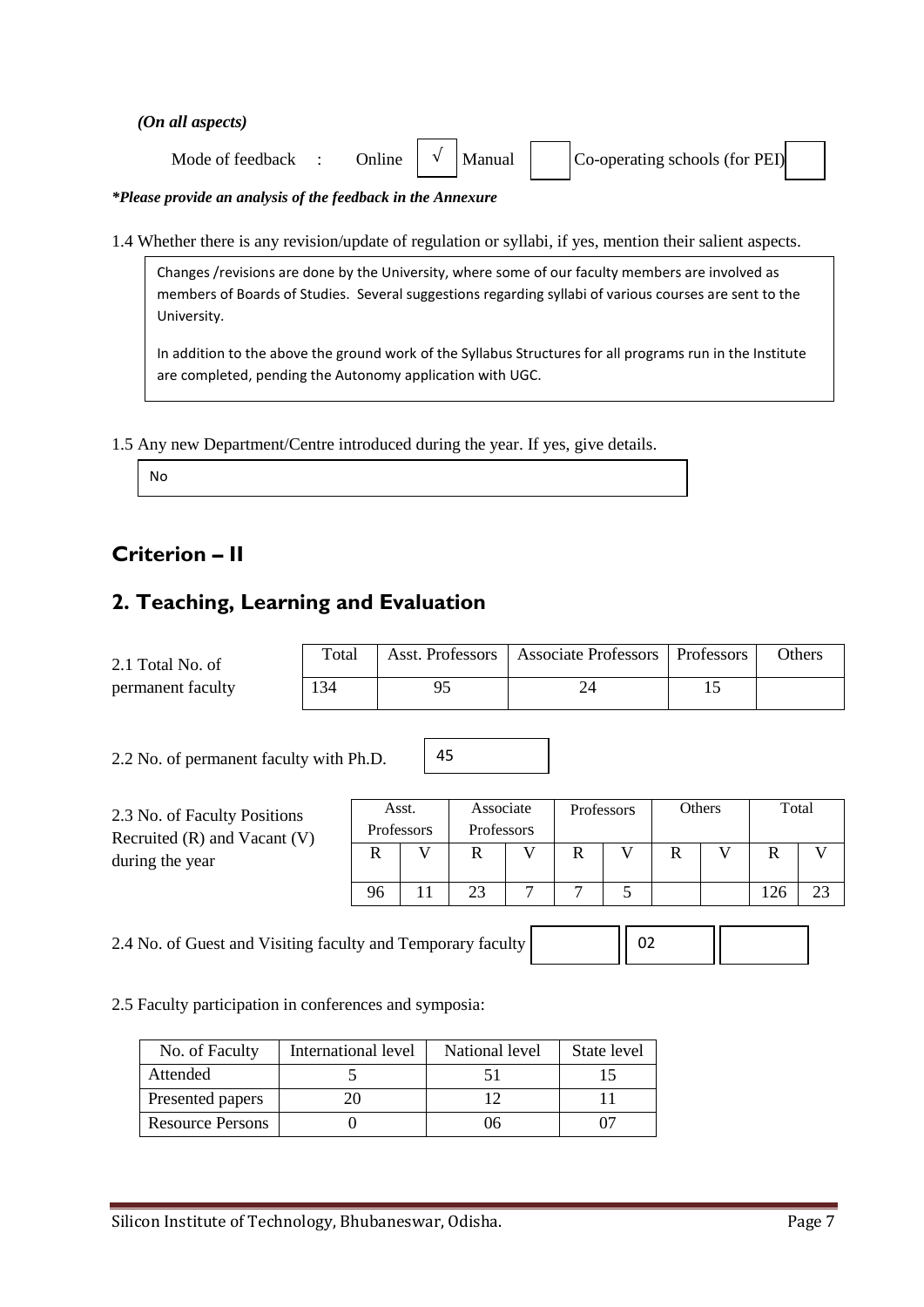2.6 Innovative processes adopted by the institution in Teaching and Learning:

- Non –negotiable academic calendar
- Student centric learning methods followed
- Faculty advisory system is improved with a system driven process
- Internal assessment based on course outcomes designed
- Preparatory classes for slow learners
- 2.7 Total No. of actual teaching days during this academic year

180

- 2.8 Examination/ Evaluation Reforms initiated by the Institution (for example: Open Book Examination, Bar Coding, Double Valuation, Photocopy, Online Multiple Choice Questions)
- 1- Online multiple choice questions for quiz tests.
- 2- Question Bank created & available for students for internal & Univ. Exam.
- 2.9 No. of faculty members involved in curriculum restructuring/revision/syllabus development as member of Board of Studies/Faculty/Curriculum Development workshops 08
- 2.10 Average percentage of attendance of students



## 2.11 Course/Programme wise

distribution of pass percentage :

| Title of the<br>Programme | Total no. of<br>students |               |       |     |         |        |
|---------------------------|--------------------------|---------------|-------|-----|---------|--------|
|                           | appeared                 | Distinction % | $I\%$ | II% | $III$ % | Pass % |
| AEI                       | 35                       | 68            | 85.7  |     |         | 85.71  |
| <b>CSE</b>                | 97                       | 61.86         | 83.51 |     |         | 83.51  |
| EEE                       | 112                      | 59.82         | 78.57 |     |         | 81.33  |
|                           |                          |               |       |     |         |        |
| ECE                       | 150                      | 62            | 81.33 |     |         | 81     |
| IT                        | 45                       | 28.89         | 62.22 |     |         | 62.2   |
| <b>MCA</b>                | 32                       | 81.25         | 90.63 |     |         | 90.6   |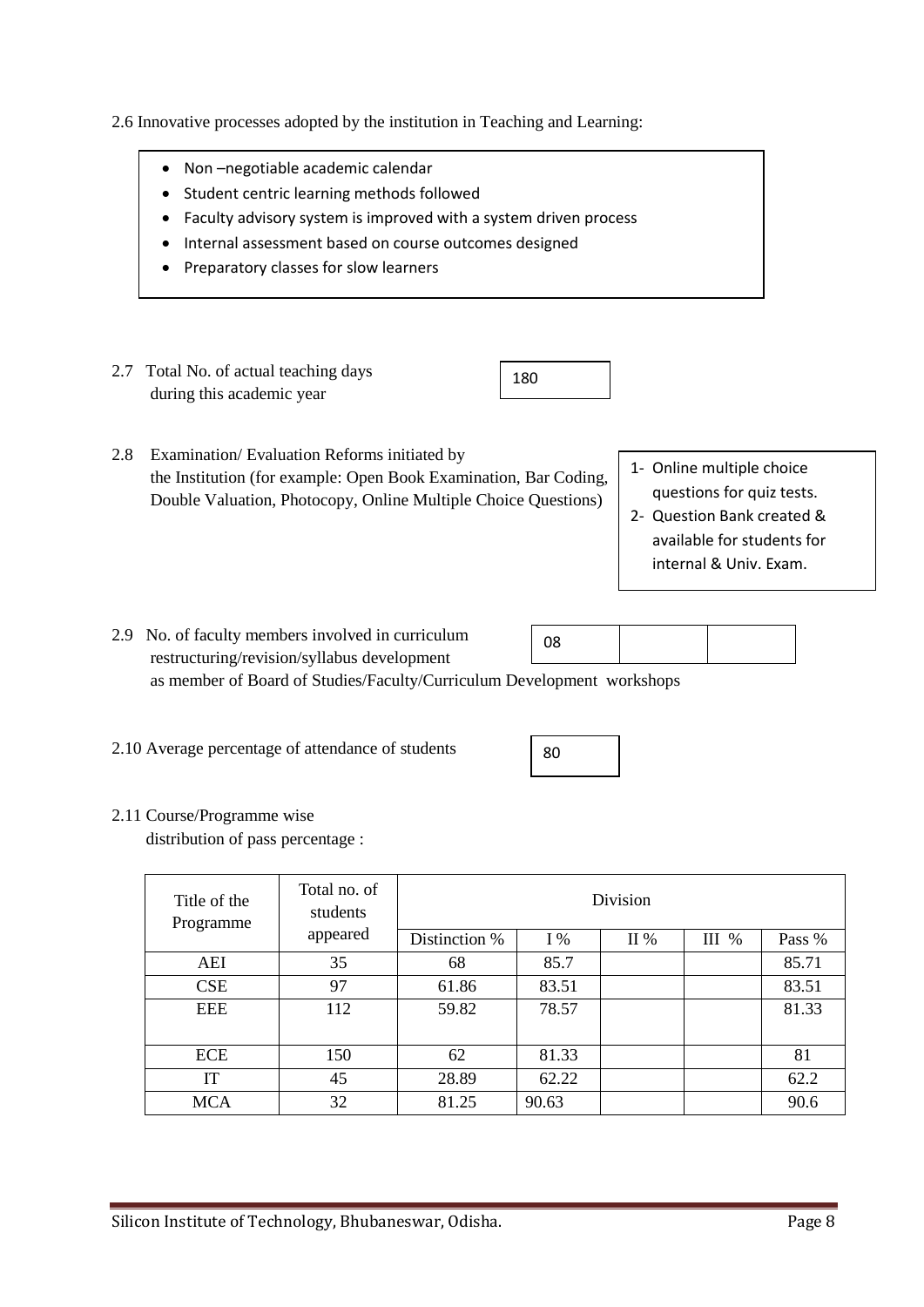2.12 How does IQAC Contribute/Monitor/Evaluate the Teaching & Learning processes:

1-Developement of quality benchmark for various academic & administrative activities

2-The IQAC has encouraged the faculties for research, publications & other activities.

3-Proper documentation of activities at the department & institute level through improvement in the Institute's ERP

4-Yearly academic audit by external experts & implementation of the recommendations

5-Creation of question banks for each course for students

## 2.13 Initiatives undertaken towards faculty development

| <b>Faculty / Staff Development Programmes</b>  | Number of faculty<br>benefitted |
|------------------------------------------------|---------------------------------|
| Refresher courses                              |                                 |
| UGC – Faculty Improvement Programme            |                                 |
| <b>HRD</b> programmes                          | 37                              |
| Orientation programmes                         | 37                              |
| Faculty exchange programme                     |                                 |
| Staff training conducted by the university     |                                 |
| Staff training conducted by other institutions | 8                               |
| Summer / Winter schools, Workshops, etc.       | 41                              |
| Others                                         |                                 |

## 2.14 Details of Administrative and Technical staff

| Category                    | Number of<br>Permanent<br><b>Employees</b> | Number of<br>Vacant<br>Positions | Number of<br>permanent<br>positions filled<br>during the Year | Number of<br>positions filled<br>temporarily |
|-----------------------------|--------------------------------------------|----------------------------------|---------------------------------------------------------------|----------------------------------------------|
| <b>Administrative Staff</b> | 179                                        | 04                               | 01                                                            | ΟI                                           |
| Technical Staff             | 43                                         | 04                               | 02                                                            |                                              |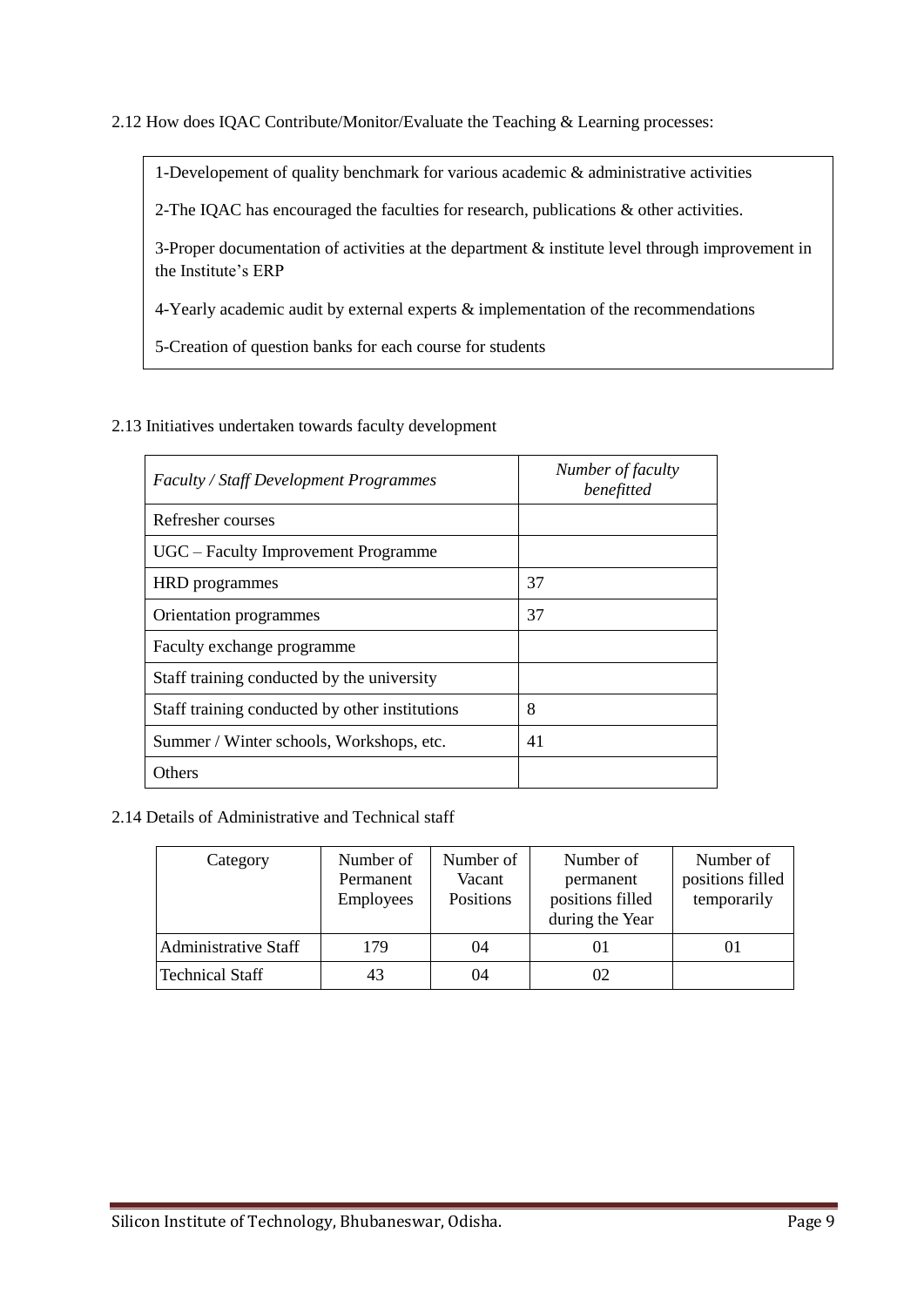# **Criterion – III**

# **3. Research, Consultancy and Extension**

3.1 Initiatives of the IQAC in Sensitizing/Promoting Research Climate in the institution

- 1- Interdisciplinary research cell established.
- 2- Monitoring research activities through RCC ( Research Coordination Committee)
- 3- Facilities & assistance provided for R&D as seed money through Silicon Research Promotion Scheme (SRPS).
- 4- Subscription of on line journals for R&D.

### 3.2 Details regarding major projects

|                     | Completed | Ongoing | Sanctioned | Submitted |
|---------------------|-----------|---------|------------|-----------|
| Number              |           |         |            |           |
| Outlay in Rs. Lakhs |           |         |            |           |

### 3.3 Details regarding minor projects

|                     | Completed | Ongoing | Sanctioned | Submitted |
|---------------------|-----------|---------|------------|-----------|
| Number              |           |         |            |           |
| Outlay in Rs. Lakhs |           |         |            |           |

### 3.4 Details on research publications

|                          | International | National | Others |
|--------------------------|---------------|----------|--------|
| Peer Review Journals     |               |          | 14     |
| Non-Peer Review Journals |               |          |        |
| e-Journals               |               |          |        |
| Conference proceedings   |               |          |        |

### 3.5 Details on Impact factor of pub industry and other organisations

Range

15

3.6 Research funds sanctioned and received from various funding agencies, industry  $\&$  other organisations

|                                   | Duration | Name of the    | Total grant | Received |
|-----------------------------------|----------|----------------|-------------|----------|
| Nature of the Project             | Year     | funding Agency | sanctioned  |          |
| Major projects                    |          |                |             |          |
| <b>Minor Projects</b>             |          |                |             |          |
| <b>Interdisciplinary Projects</b> |          |                |             |          |
| Industry sponsored                |          |                |             |          |
| Projects sponsored by the         | $17-18$  | <b>SIT</b>     |             |          |
| University/College                |          |                |             |          |
| Students research projects        |          |                |             |          |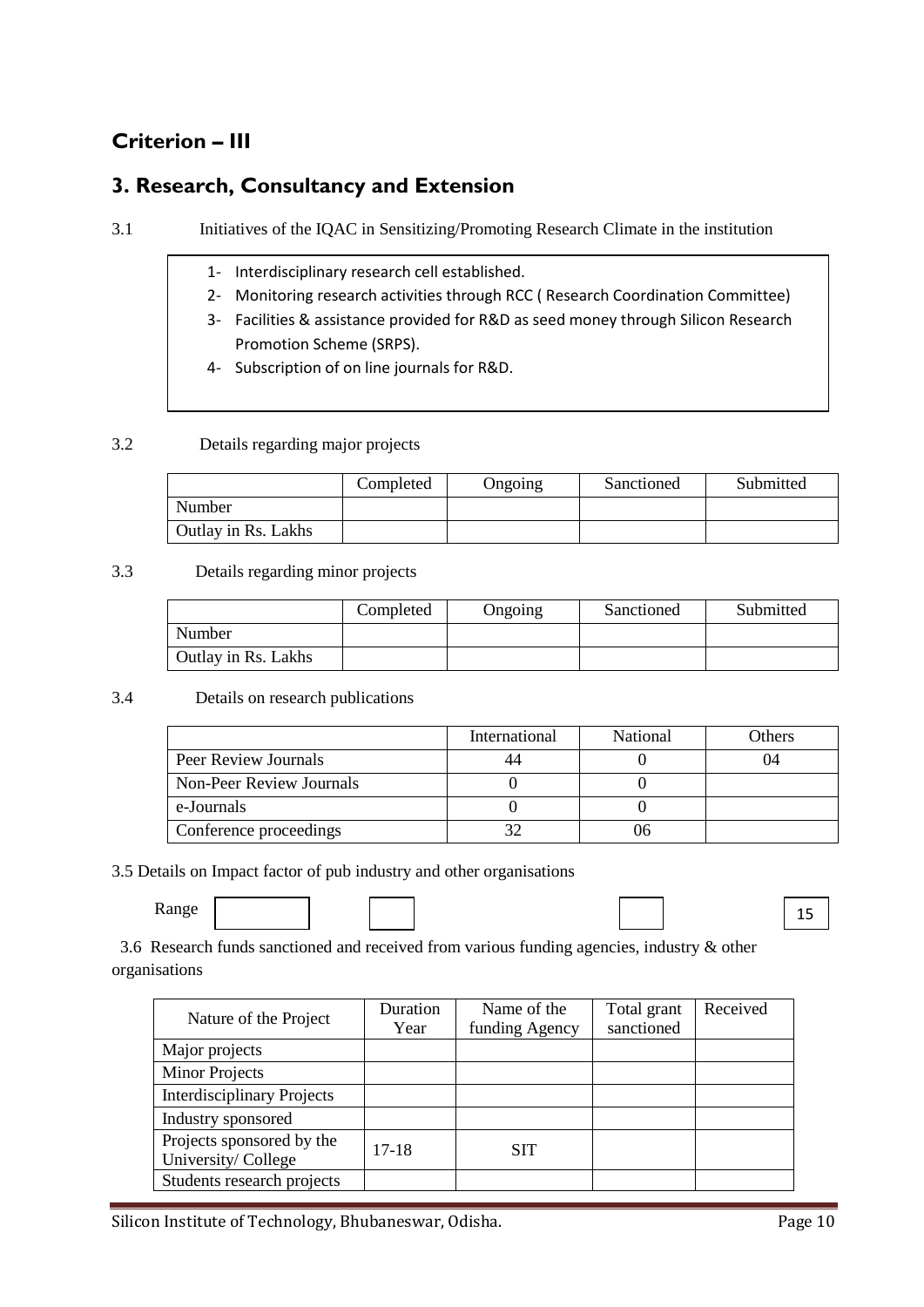|       | (other than compulsory by the University)                               |                |                        |                      |                                       |             |    |                                 |                         |         |
|-------|-------------------------------------------------------------------------|----------------|------------------------|----------------------|---------------------------------------|-------------|----|---------------------------------|-------------------------|---------|
|       | Any other(Specify)                                                      |                |                        |                      |                                       |             |    |                                 |                         |         |
|       | Total                                                                   |                |                        |                      |                                       |             |    |                                 |                         |         |
|       | 3.7 No. of books published i) With ISBN No.                             |                |                        |                      | 02                                    |             |    | <b>Chapters in Edited Books</b> | 03                      |         |
|       |                                                                         |                |                        | ii) Without ISBN No. |                                       |             |    |                                 |                         |         |
|       | 3.8 No. of University Departments receiving funds from                  |                |                        |                      |                                       |             |    |                                 |                         |         |
|       |                                                                         | UGC-SAP        |                        |                      | CAS                                   |             |    | <b>DST-FIST</b>                 |                         |         |
|       |                                                                         | <b>DPE</b>     |                        |                      |                                       |             |    |                                 | <b>DBT</b> Scheme/funds |         |
|       | 3.9 For colleges                                                        | Autonomy       |                        |                      | <b>CPE</b>                            |             |    | <b>DBT</b> Star Scheme          |                         |         |
|       |                                                                         | <b>INSPIRE</b> |                        |                      | CE                                    |             |    |                                 | Any Other (specify)     |         |
|       | 3.10 Revenue generated through consultancy                              |                |                        |                      |                                       |             |    |                                 |                         |         |
|       |                                                                         |                |                        |                      |                                       |             |    |                                 |                         |         |
|       | 3.11 No. of conferences<br>organized by the Institution                 |                | Level                  |                      | International                         | National    |    | <b>State</b>                    | University              | College |
|       |                                                                         |                | Number                 |                      | 1                                     | 03<br>DST,  |    | 05                              |                         | 08      |
|       |                                                                         |                | Sponsoring<br>agencies |                      | IEEE, ISTE,<br>AICTE, OITS            | Institution |    |                                 |                         |         |
|       |                                                                         |                |                        |                      |                                       |             |    |                                 |                         |         |
|       | 3.12 No. of faculty served as experts, chairpersons or resource persons |                |                        |                      |                                       |             | 09 |                                 |                         |         |
|       | 3.13 No. of collaborations                                              |                |                        | International        | 01                                    | National    | 03 |                                 | Any other               |         |
|       | 3.14 No. of linkages created during this year                           |                |                        |                      | 01                                    |             |    |                                 |                         |         |
|       | 3.15 Total budget for research for current year in lakhs:               |                |                        |                      |                                       |             |    |                                 |                         |         |
|       |                                                                         |                |                        |                      | From Management of University/College |             |    |                                 |                         |         |
|       | From Funding agency                                                     |                |                        |                      |                                       |             |    |                                 |                         |         |
| Total |                                                                         |                |                        |                      |                                       |             |    |                                 |                         |         |
|       |                                                                         |                |                        |                      |                                       |             |    |                                 |                         |         |
|       | 3.16 No. of patents received this year                                  |                |                        | National             | Type of Patent                        | Applied     |    |                                 | Number                  |         |

**International** 

Commercialised

Applied<br>Granted<br>Applied

Granted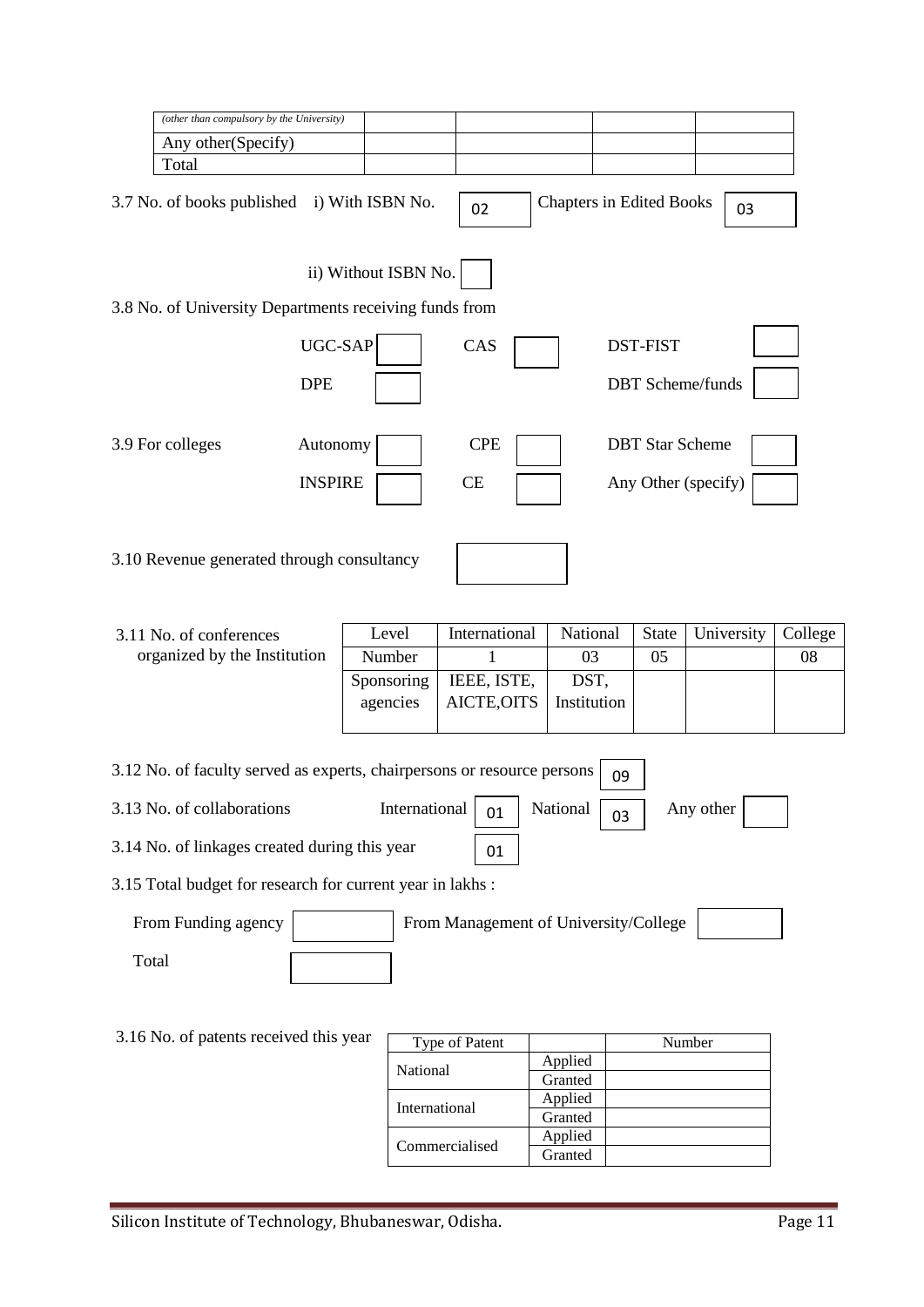## 3.17 No. of research awards/ recognitions received by faculty and research fellows Of the institute in the year

| Total                                                                   | International                                                                            | National   | State      | University       | Dist | College   |                                                                                                      |  |
|-------------------------------------------------------------------------|------------------------------------------------------------------------------------------|------------|------------|------------------|------|-----------|------------------------------------------------------------------------------------------------------|--|
|                                                                         |                                                                                          |            |            |                  |      |           |                                                                                                      |  |
| 3.18 No. of faculty from the Institution<br>14<br>who are Ph. D. Guides |                                                                                          |            |            |                  |      |           |                                                                                                      |  |
|                                                                         | and students registered under them                                                       |            |            | 42               |      |           |                                                                                                      |  |
|                                                                         | 3.19 No. of Ph.D. awarded by faculty from the Institution                                |            |            |                  | 02   |           |                                                                                                      |  |
|                                                                         | 3.20 No. of Research scholars receiving the Fellowships (Newly enrolled + existing ones) |            |            |                  |      |           |                                                                                                      |  |
|                                                                         | <b>JRF</b>                                                                               | <b>SRF</b> |            | Project Fellows  |      | Any other |                                                                                                      |  |
|                                                                         | 3.21 No. of students Participated in NSS events:                                         |            |            |                  |      |           |                                                                                                      |  |
|                                                                         |                                                                                          |            |            | University level |      |           | State level                                                                                          |  |
|                                                                         |                                                                                          |            |            | National level   |      |           | International level                                                                                  |  |
|                                                                         | 3.22 No. of students participated in NCC events:                                         |            |            |                  |      |           |                                                                                                      |  |
|                                                                         |                                                                                          |            |            | University level |      |           | State level                                                                                          |  |
|                                                                         |                                                                                          |            |            | National level   |      |           | International level                                                                                  |  |
|                                                                         | 3.23 No. of Awards won in NSS:                                                           |            |            |                  |      |           |                                                                                                      |  |
|                                                                         |                                                                                          |            |            | University level |      |           | State level                                                                                          |  |
|                                                                         |                                                                                          |            |            | National level   |      |           | International level                                                                                  |  |
|                                                                         | 3.24 No. of Awards won in NCC:                                                           |            |            |                  |      |           |                                                                                                      |  |
|                                                                         |                                                                                          |            |            | University level |      |           | State level                                                                                          |  |
|                                                                         |                                                                                          |            |            | National level   |      |           | International level                                                                                  |  |
|                                                                         | 3.25 No. of Extension activities organized                                               |            |            |                  |      |           |                                                                                                      |  |
|                                                                         | University forum                                                                         |            |            | College forum    |      |           |                                                                                                      |  |
| <b>NCC</b>                                                              |                                                                                          |            | <b>NSS</b> |                  |      |           | Any other<br>03                                                                                      |  |
|                                                                         |                                                                                          |            |            |                  |      |           | 3.26 Major Activities during the year in the sphere of extension activities and Institutional Social |  |

- Blood donation camp & AIDS awareness programmes organised regularly by the RED RIBON Club.
- Green club organises Tree plantation programmes.

Responsibility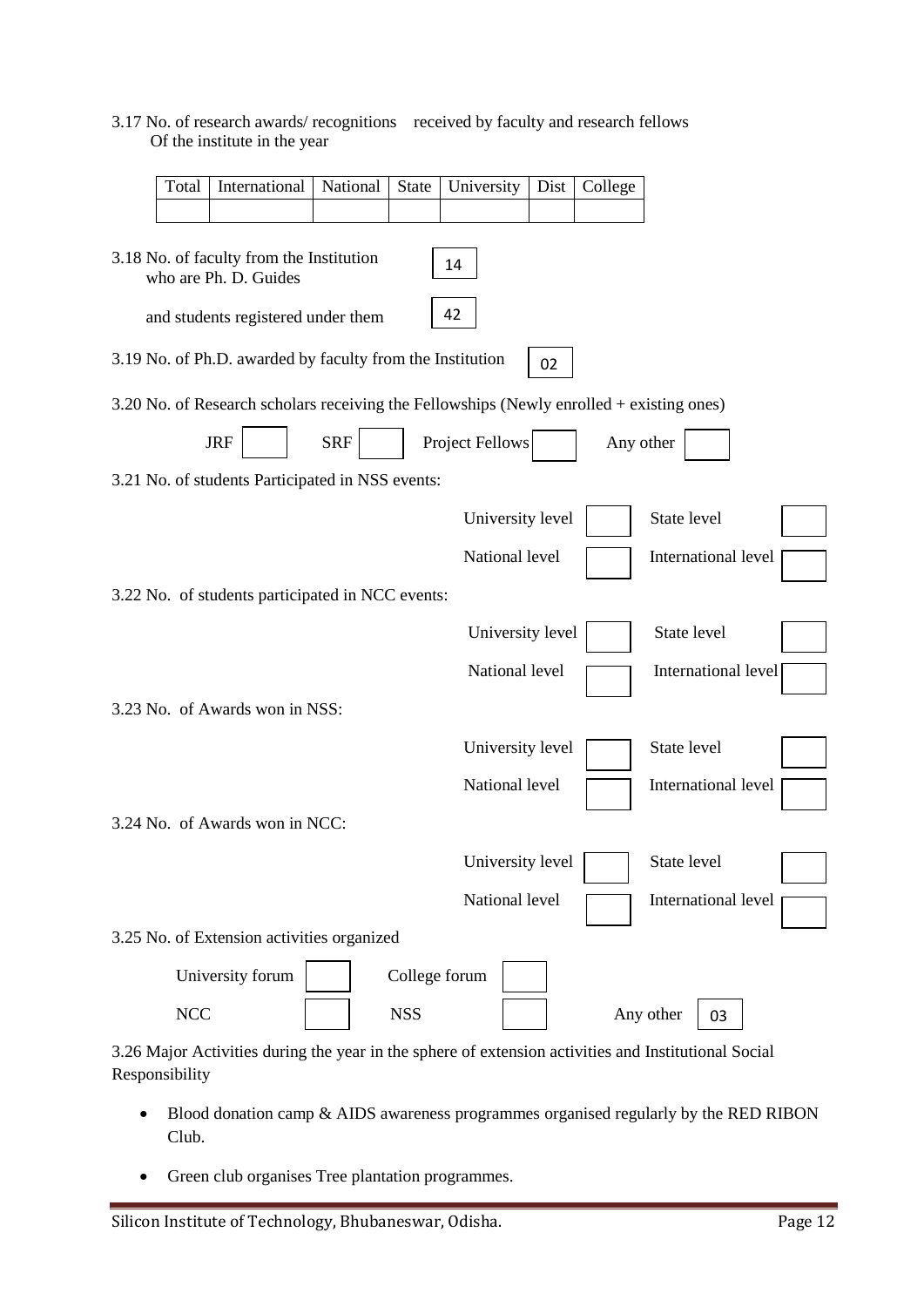Volunteers under the banner of Student Council organises health& education awareness programmes in the nearby areas.

# **Criterion – IV**

# **4. Infrastructure and Learning Resources**

4.1 Details of increase in infrastructure facilities:

| Facilities                                                                           | Existing   | Newly created | Source of | Total     |
|--------------------------------------------------------------------------------------|------------|---------------|-----------|-----------|
|                                                                                      |            |               | Fund      |           |
| Campus area                                                                          | 18.376 acr |               | own       | 18.376    |
| Class rooms                                                                          | 5034.15m   |               | own       |           |
| Laboratories                                                                         | 6026.46m   |               | own       |           |
| <b>Seminar Halls</b>                                                                 |            |               | own       |           |
| No. of important equipments purchased<br>$(\geq 1$ -0 lakh) during the current year. | 71         | 15            | own       | 86        |
| Value of the equipment purchased<br>during the year (Rs. in Lakhs)                   |            | 87 lakh       | own       |           |
| Auditorium                                                                           |            | $441$ sqm     | Own       | $441$ sqm |

## 4.2 Computerization of administration and library

- ERP system fully operational in administration
- Library including attendance, issue & deposit of books
- Digital library with all facilities
- Online journals available for R&D.
- Member of Digital Library of INDIA.
- ERP is operational in store & purchase related work including issue of indent, purchase order, payment.

## 4.3 Library services:

|                        | Existing |        |     | Newly added | Total |        |  |
|------------------------|----------|--------|-----|-------------|-------|--------|--|
|                        | No.      | Value  | No. | Value       | No.   | Value  |  |
| <b>Text Books</b>      | 1752     | 456631 | 223 | 111058      | 1985  | 739139 |  |
| <b>Reference Books</b> | 544      | 266246 | 120 | 52532       | 664   | 328778 |  |
| e-Books                |          |        |     |             |       |        |  |
| Journals               | 221      | 220753 | 41  | 54621       | 262   | 275284 |  |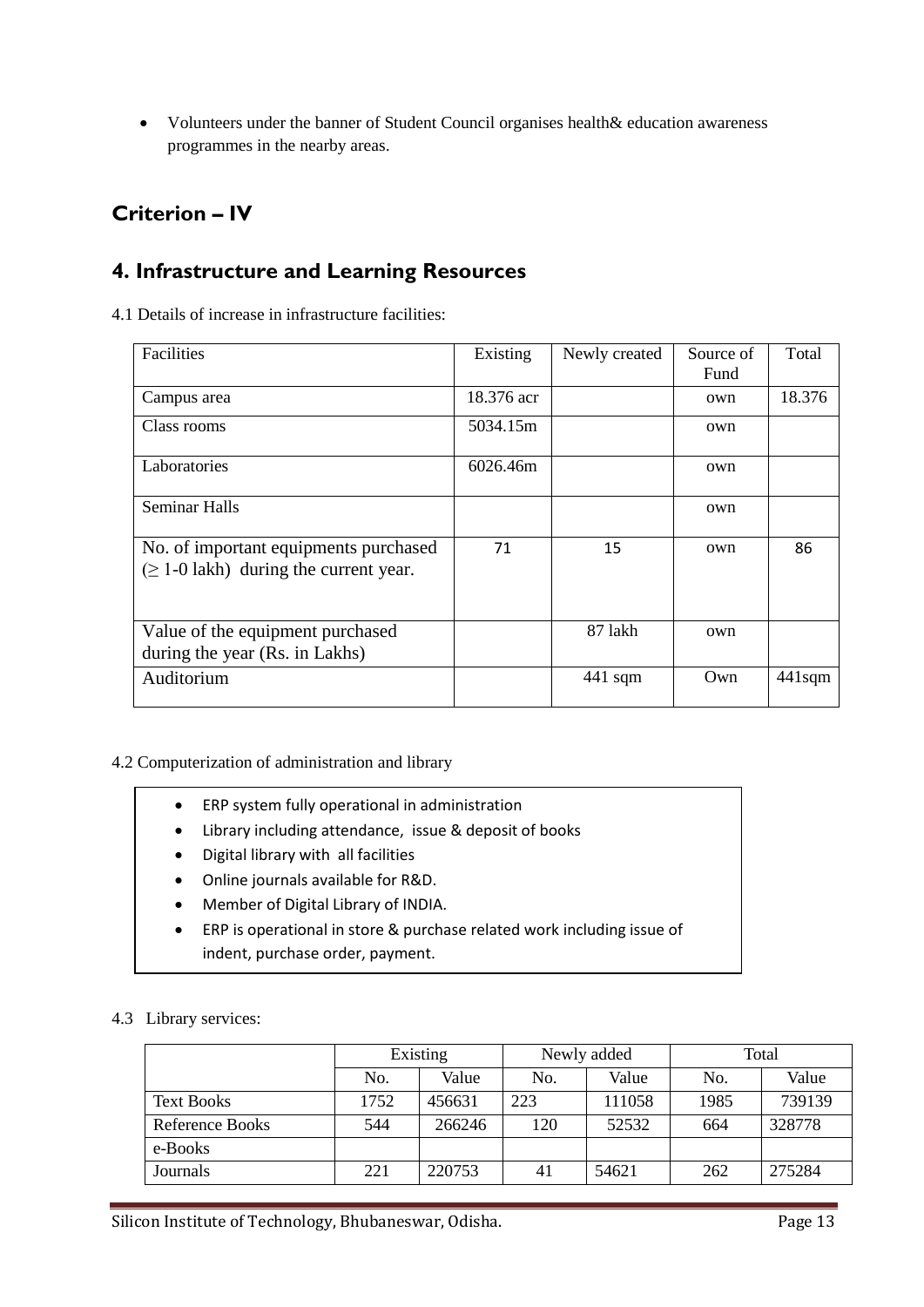| e-Journals                | 08  | 4227283 | 03  | 1728734 |     | 5956017 |
|---------------------------|-----|---------|-----|---------|-----|---------|
| Digital Database          |     |         |     |         |     |         |
| CD & Video                | 200 |         | 100 |         | 300 |         |
| Others (specify) journals |     |         |     |         |     |         |

4.4 Technology up gradation (overall)

|          | Total<br>Computers | Computer<br>Labs | Internet | <b>Browsing</b><br>Centres | Computer<br>Centres | Office | Depart-<br>ments | Others |
|----------|--------------------|------------------|----------|----------------------------|---------------------|--------|------------------|--------|
| Existing | 791                | 428              | 54       |                            |                     | 54     | 245              |        |
| Added    | 07                 | 07               | 0        |                            |                     | 0      |                  |        |
| Total    | 798                | 435              | 54       |                            |                     | 54     | 245              |        |

4.5 Computer, Internet access, training to teachers and students and any other programme for technology upgradation (Networking, e-Governance etc.)

1- The campus is WI-FI enabled with teachers & students getting the facility with prior permission.

2-Availability of on line resource material such as NPTEL video lecture.

3-The college is a member of the National Digital Library.

4-There is a Remote centre for various academic related courses offered by HRD Ministry.

Г

### 4.6 Amount spent on maintenance in lakhs :

| ICT<br>i)                                | 63.42  |
|------------------------------------------|--------|
| ii) Campus Infrastructure and facilities | 94.84  |
| iii) Equipments                          | 5.5    |
| iv) Others                               | 11.35  |
| Total:                                   | 175.35 |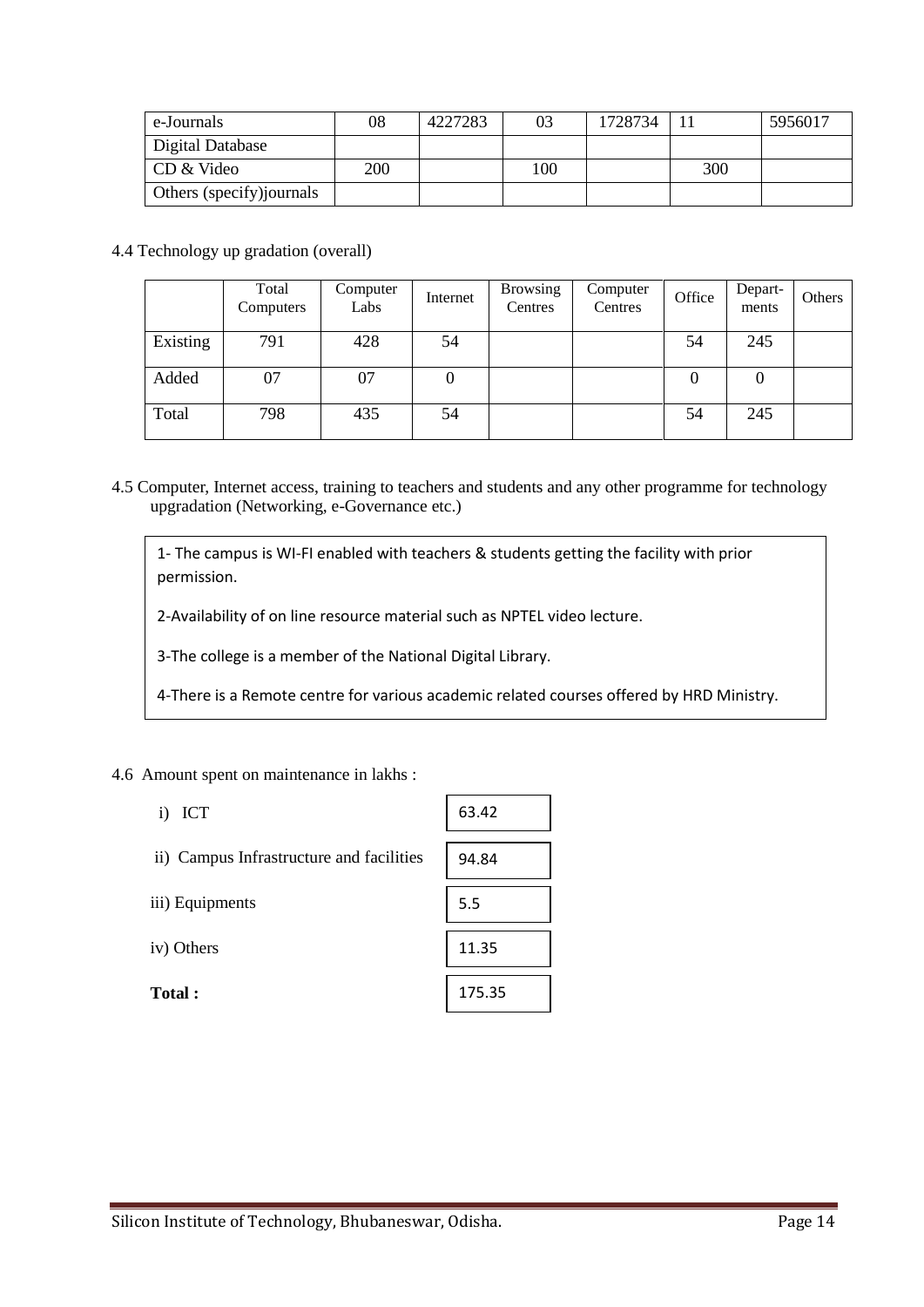# **Criterion – V 5. Student Support and Progression**

5.1 Contribution of IQAC in enhancing awareness about Student Support Services

1-Faculty Advisory system strengthened to get in touch with the students directly by looking after their academic & other problems.

2-Student feedback mechanism process has been improved further.

3-Efforts are being made to help the slow learners in the form of doubt clearing classes.

4- Graduate/ Alumni survey report discussed & actions taken there of.

5.2 Efforts made by the institution for tracking the progression

1-Continuous evaluation provides scope to counsel students with feedback to improve their performance & behaviour.

2-The student counsellor, faculty advisor, subject teacher & the HOD keep a track on the activity of a student at their individual levels.

| 5.3 (a) Total Number of students  | UG<br>2032 | PG.<br>102 | Ph. D. | Others |           |
|-----------------------------------|------------|------------|--------|--------|-----------|
| (b) No. of students outside       |            | 241        |        |        | the state |
| (c) No. of international students |            |            |        |        |           |

$$
Men \begin{array}{|c|c|c|} \hline No & \frac{\%}{\%} \\ \hline & & \end{array} \text{Women}
$$

| Last Year                 |     |    |            |                          | This Year |     |    |    |    |                                                    |       |
|---------------------------|-----|----|------------|--------------------------|-----------|-----|----|----|----|----------------------------------------------------|-------|
| General                   | SC. | ST | <b>OBC</b> | Physically<br>Challenged | Total     |     |    |    |    | General   SC   ST   OBC   Physically<br>Challenged | Total |
| 403                       | 21  | 03 | 116        |                          | 521       | 449 | 15 | 02 | 78 |                                                    | 544   |
| Demand ratio<br>Dropout % |     |    |            |                          |           |     |    |    |    |                                                    |       |

5.4 Details of student support mechanism for coaching for competitive examinations (If any

1-pre – placement classes conducted from  $5<sup>th</sup>$  sem for campus placement.

2-Books and other study materials available for competitive examination.

3-Special classes conducted in soft skill, reasoning for helping students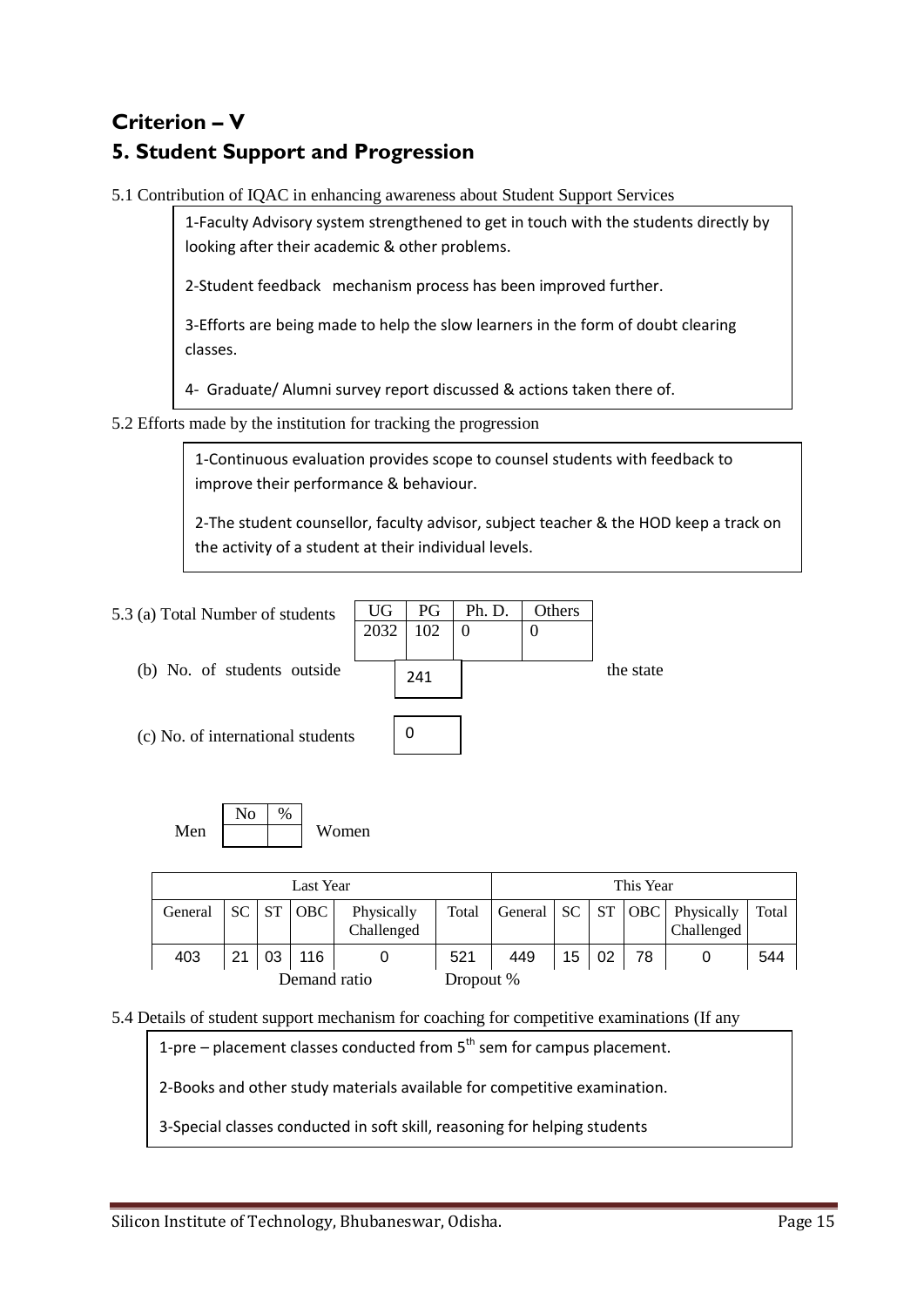No. of students beneficiaries



5.5 No. of students qualified in these examinations



5.6 Details of student counselling and career guidance

- $\triangleright$  Academic counselling by the Faculty Advisor, Dean, HOD regularly for slow learners & career guidance for others.
- $\triangleright$  Personal counselling by the student counsellor regarding problems related to personal, career issues.
- $\triangleright$  The Industry Interface Cell conducts the placement related activities & support for all students such as:
	- o Pre placement training for students.
	- o Skill development training.
	- o Personality dev. Training;
	- o Pre placement Talk
	- o GATE Preparatory classes.
	- o GD & Mock interview.
	- o Infosys campus connect programme.

No. of students benefitted

470

5.7 Details of campus placement

|                                       | <b>Off Campus</b>                  |                                     |                           |
|---------------------------------------|------------------------------------|-------------------------------------|---------------------------|
| Number of<br>Organizations<br>Visited | Number of Students<br>Participated | Number of<br><b>Students Placed</b> | Number of Students Placed |
|                                       | 404                                | 253                                 | 32                        |

## 5.8 Details of gender sensitization programmes

Women's Grievance cell established & functional.

## 5.9 Students Activities

5.9.1 No. of students participated in Sports, Games and other events

| State/ University level                         | 72 | National level | 01 | International level |  |
|-------------------------------------------------|----|----------------|----|---------------------|--|
| No. of students participated in cultural events |    |                |    |                     |  |
| State/ University level                         | 05 | National level |    | International level |  |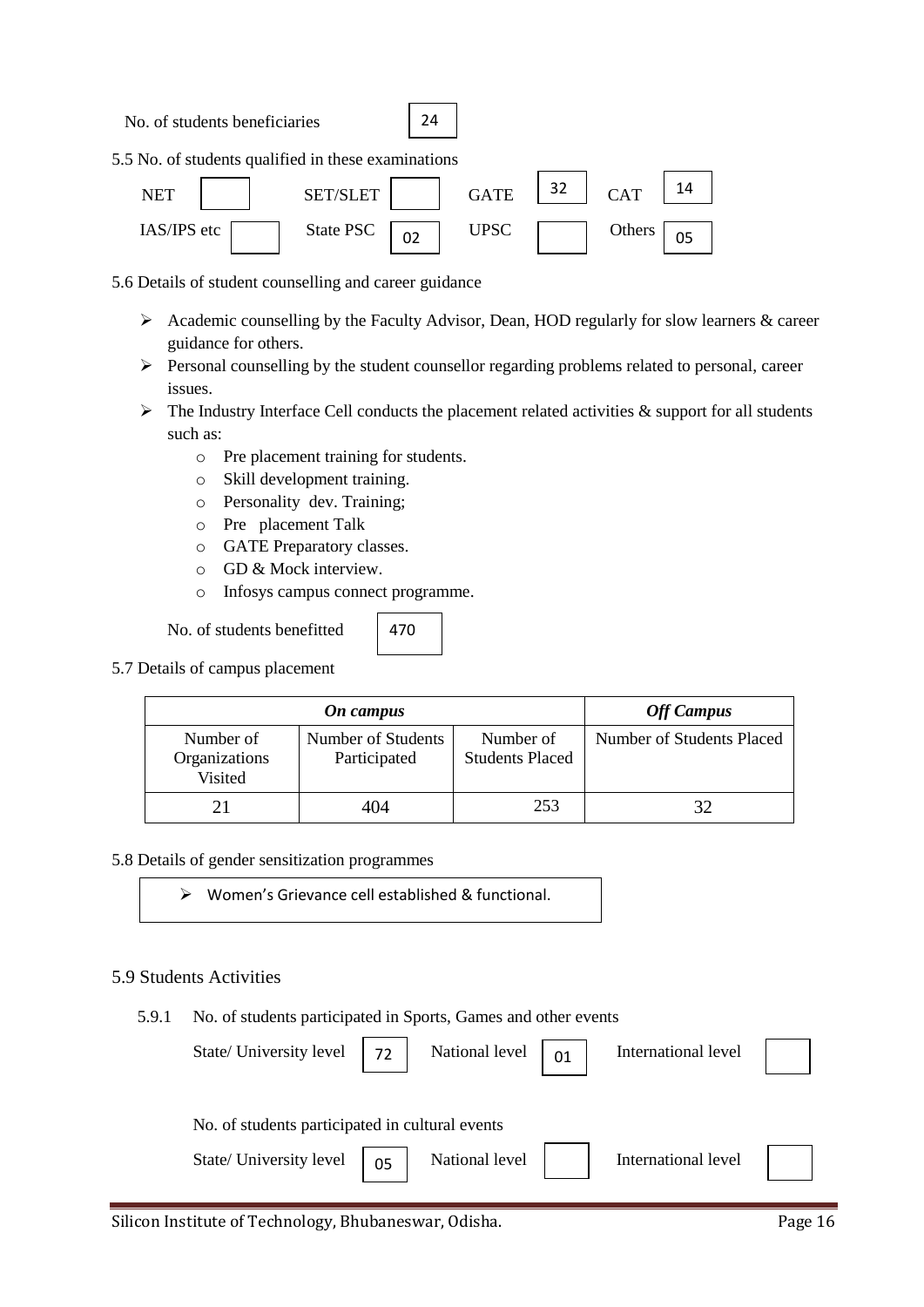### 5.9.2 No. of medals /awards won by students in Sports, Games and other events

| Sports: State/University level  <br>14 | National level | International level |  |
|----------------------------------------|----------------|---------------------|--|
| Cultural: State/ University level      | National level | International level |  |

### 5.10 Scholarships and Financial Support

|                                                                        | Number of<br>students | Amount  |
|------------------------------------------------------------------------|-----------------------|---------|
| Financial support from institution                                     | 6                     | 72000   |
| Financial support from government                                      | 630                   | 8458654 |
| Financial support from other sources                                   |                       |         |
| Number of students who received<br>International/National recognitions |                       |         |

#### 5.11 Student organised / initiatives

| Fairs | : State/ University level                                              | 02 | National level | International level |  |
|-------|------------------------------------------------------------------------|----|----------------|---------------------|--|
|       | Exhibition: State/ University level $\begin{bmatrix} 02 \end{bmatrix}$ |    | National level | International level |  |
|       | 5.12 No. of social initiatives undertaken by the students              |    |                |                     |  |

 $\mathbf{I}$ 

5.13 Major grievances of students (if any) redressed: 03 (major grievances are addressed by Dean (student Affairs), Dean (Academics), Faculty in charge (Residence)

# **Criterion – VI**

## **6. Governance, Leadership and Management**

6.1 State the Vision and Mission of the institution

#### **Vision:**

To become a centre of excellence in the field of technical education and research and make students responsible citizens

#### **Mission:**

To provide the best of technical skills, professional ethics and human values in enriching the disciplines of Science, Engineering and Technology for Nation building. To promote Science, Technology and Innovation towards social development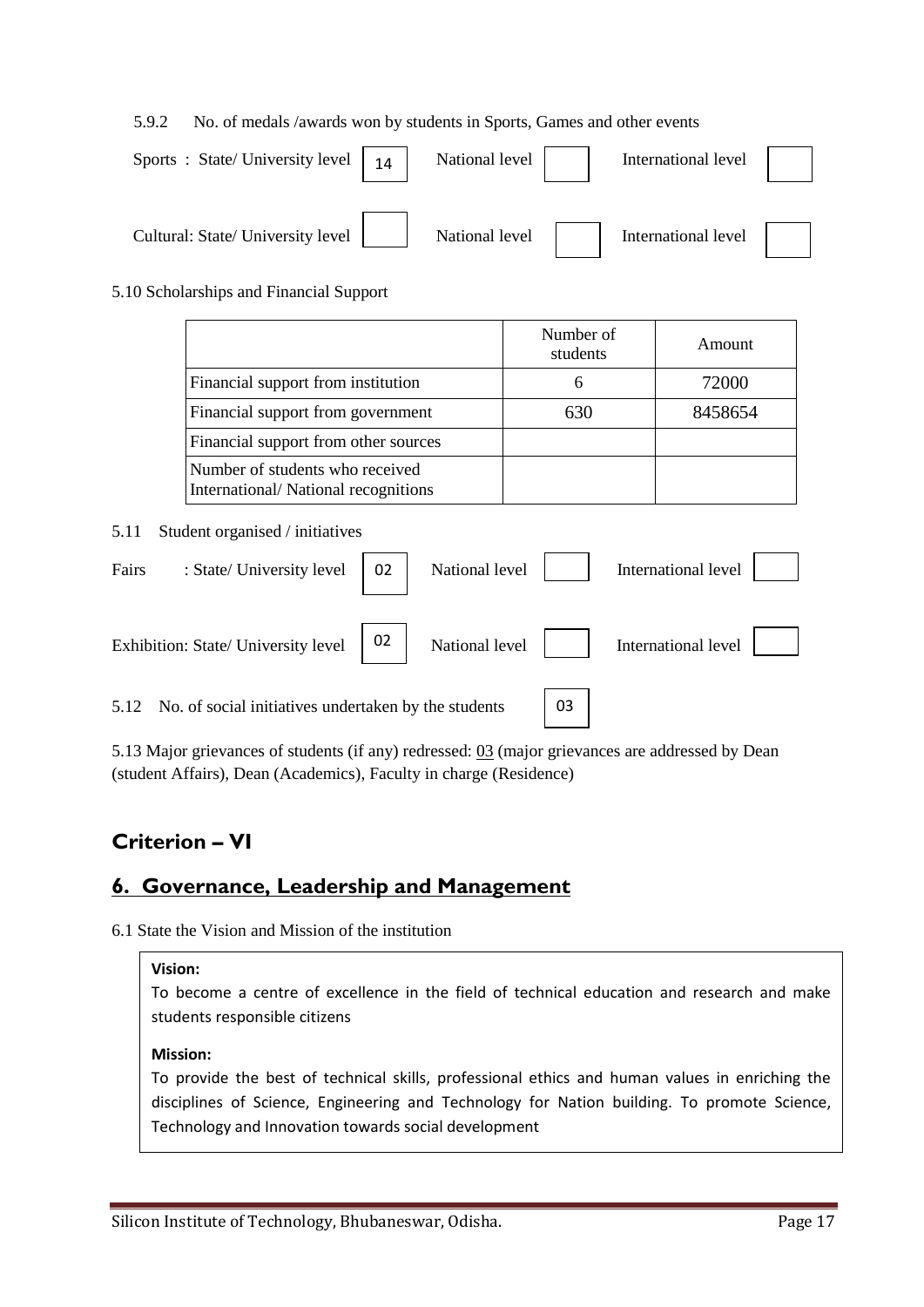### 6.2 Does the Institution has a management Information System

Yes, participatory administrative structure maintained, processed and addressed through ERP, Library, canteen, finance, purchase, store & maintenance work is done through ERP.

- 6.3 Quality improvement strategies adopted by the institution for each of the following:
	- 6.3.1 Curriculum Development

Curriculum is designed by the university but suggestions from each department collected and intimated to the Board of Studies of the university.

2- Under Autonomy rules & regulations have been framed as per the guidelines for various academic activities including curriculum development.

## 6.3.2 Teaching and Learning

- 1- Learner-centric education approach through appropriate methodologies like academic calendar, interactive techniques, sessional classes.
- 2- Use of teaching-learning aids & application of ICT resources makes teaching effective for students.
- 3- Computerised central library & e- resources much effective for teachers & students.
- 4- Non-negotiable academic calendar,
- 5- Standard guidelines for teachers to prepare lesson plan, model questions & answers, course handouts.

## 6.3.3 Examination and Evaluation

1-Continuous internal assessment done as per university norms & result intimated to parents through SMS/ERP.

2-A proper Examination system has been devised for Autonomous system starting with question setting, examination, evaluation, publication through our own ERP.

6.3.4 Research and Development

1- Mechanism to promote research culture, publications & professional development among teachers for quality enhancement.

2-Research cell headed by Dean (Research) monitors research activities, encourages participation & conduction of seminars/ FDP/ WS./Funding Research.

3- Incentives for publication/ Silicon Research Promotion Scheme in place/Paid leave for research allowed.

4- Innovation cell set up for looking into various projects by students & faculties, participation in various events such as Hackathons.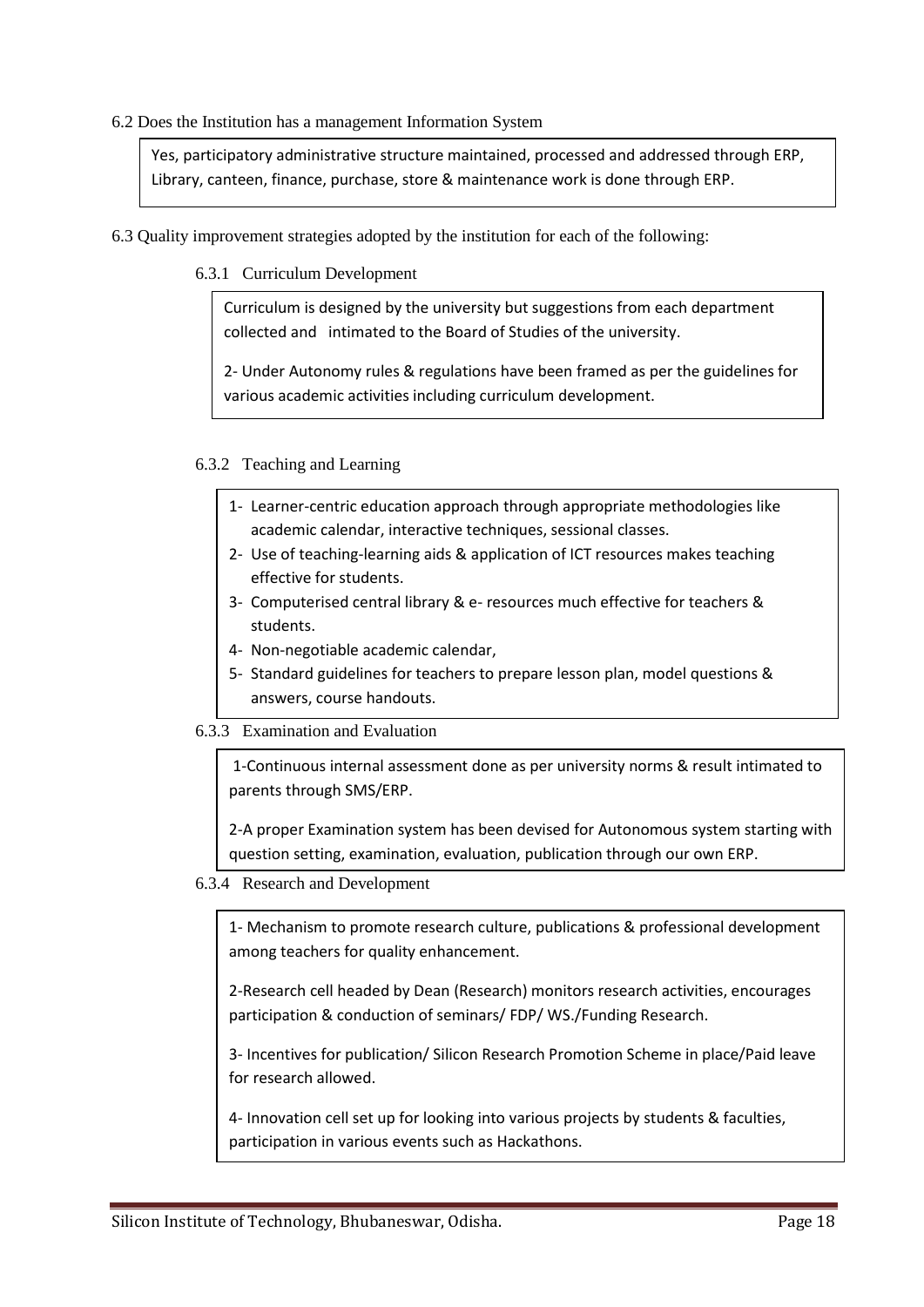6.3.5 Library, ICT and physical infrastructure / instrumentation

1-Use of ICT in education, e-library, more budgetary support for maintenance& infrastructure

2-E- library, facility for E-documentation of study materials, facility for printing, National Digital Library access available for teachers & students.

### 6.3.6 Human Resource Management

- Welfare schemes for staff
- various training programs for staff
- Mechanism for performance assessment of all staff in place.

### 6.3.7 Faculty and Staff recruitment

Recruitment process through advertisement, scrutiny, transparent interview by board.

- 6.3.8 Industry Interaction / Collaboration
	- Collaboration with Sankalp Semiconductor & Perfectus, USA for technological consultancy
	- Industry Interface cell organises expert talk & interactive sessions with industry people.
	- Setting up of Innovation Cell.
- 6.3.9 Admission of Students

Admission according to the guidelines of state govt/AICTE/JEE(Main)

| 6.4 Welfare schemes for                                                   | Teaching     | EPF, Group Health Insurance,<br>Laptop, Vehicle scheme &<br>Housing Scheme, |  |  |
|---------------------------------------------------------------------------|--------------|-----------------------------------------------------------------------------|--|--|
|                                                                           | Non teaching | EPF, ESI, Laptop & Vehicle<br>scheme, Group Health<br>Insurance.            |  |  |
|                                                                           | Students     | Institutional scholarship                                                   |  |  |
| 6.5 Total corpus fund generated<br>6.97cr                                 |              |                                                                             |  |  |
| N <sub>o</sub><br>6.6 Whether annual financial audit has been done<br>Yes |              |                                                                             |  |  |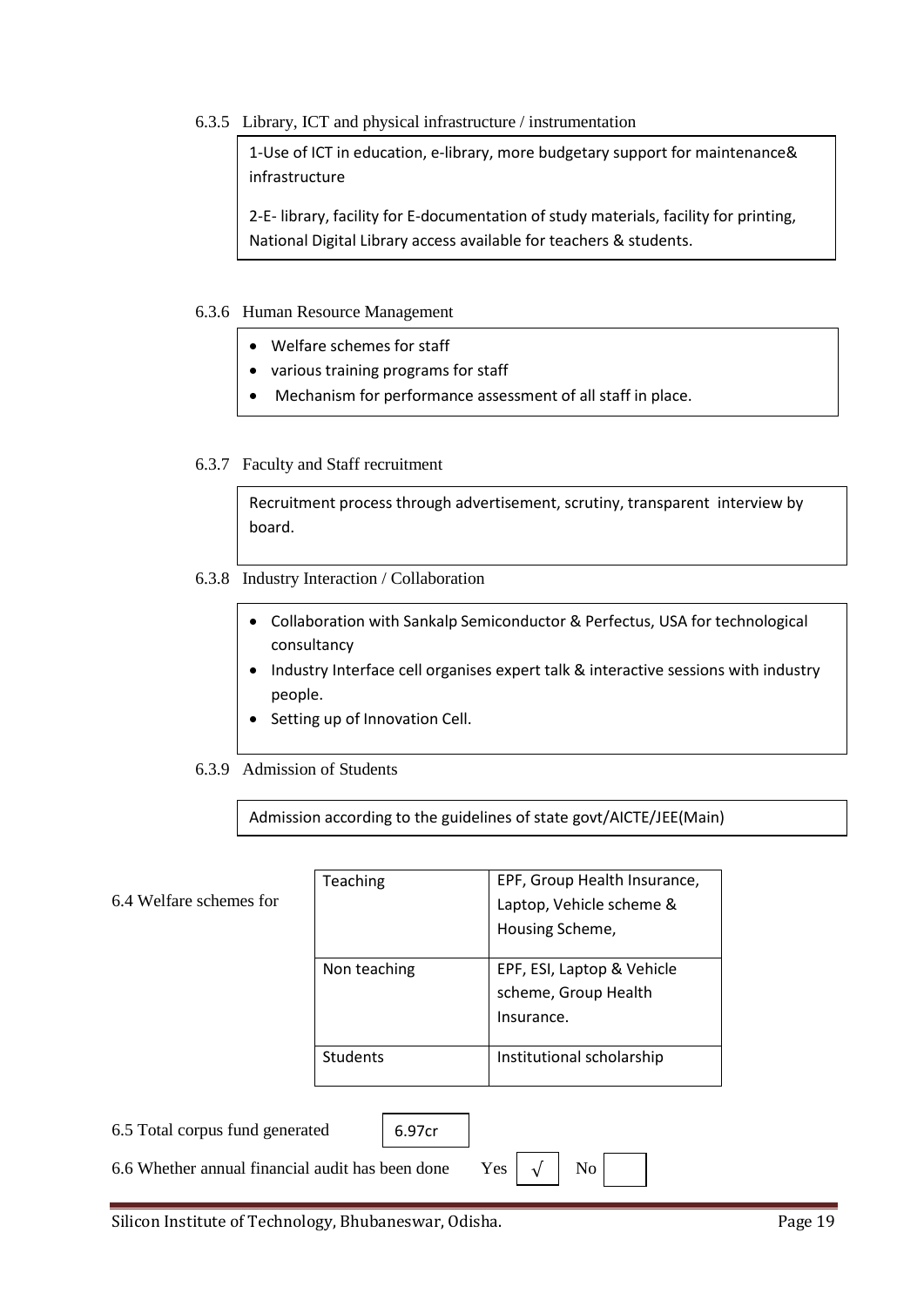6.7 Whether Academic and Administrative Audit (AAA) has been done?

| Audit Type     | External |        | Internal |           |
|----------------|----------|--------|----------|-----------|
|                | Yes/No   | Agency | Yes/No   | Authority |
| Academic       | ves      |        | yes      |           |
| Administrative | ves      |        | yes      |           |

6.8 Does the University/ Autonomous College declares results within 30 days?

| For UG Programmes | $\rm Yes$ | No |
|-------------------|-----------|----|
| For PG Programmes | Yes       | No |

6.9 What efforts are made by the University/ Autonomous College for Examination Reforms?

- More transparent & continuous evaluation,
- $\triangleright$  Question bank for students online evaluation of answer scripts,
- $\triangleright$  Timely publication of result,
- $\triangleright$  Internal evaluation includes Quiz, Surprise test& assignment for the students.
- $\triangleright$  Emphasis on attendance with marks assigned for it.

6.10 What efforts are made by the University to promote autonomy in the affiliated/constituent colleges?

With support from University, management & full participation of the faculties, staff, students, various stakeholders the Institute has been accorded Academic Autonomy by UGC from 2018- 19.

6.11 Activities and support from the Alumni Association

- Participation in Alumni meets & Delivering seminars for the benefit of students.
- Providing placement related exposure to students.
- Providing feedback on academic activities.
- Interacting & delivering seminars to current students on latest trends in technology.

6.12 Activities and support from the Parent – Teacher Association

- $\triangleright$  Feedbacks taken from parents on academics, facilities, placement, student residence.
- $\triangleright$  Suggestions are forwarded for action at the appropriate level.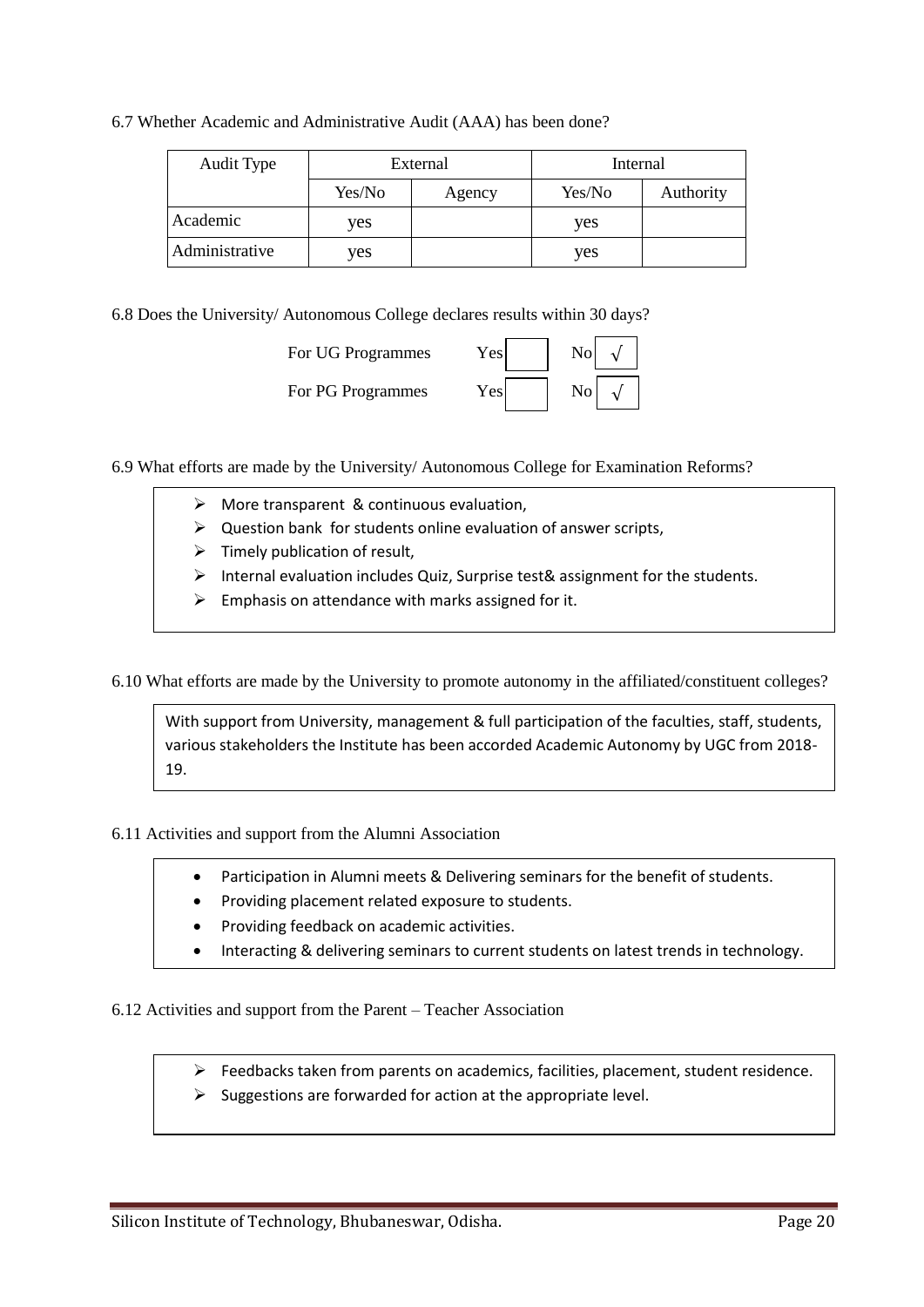6.13 Development programmes for support staff

1- Various training programmes are organised for support staffs along with orientation programme.

2-Regular training programme on ERP Application & upgradation for staff.

3-Lab. Modernisation programme for Technical Asst.

- 6.14 Initiatives taken by the institution to make the campus eco-friendly
	- 1- Green club established to look at various environmental issues
	- 2- Energy conservation is made inside the campus.
	- 3- Internal Energy Audit regularly.
	- 4- Green campus & No plastic zone

# **Criterion – VII**

# **7. Innovations and Best Practices**

- 7.1 Innovations introduced during this academic year which have created a positive impact on the functioning of the institution. Give details.
	- 1- Thrust on ICT enabled courses & classrooms.
	- 2- Course handout, C0s & PEOs, course materials uploaded in ERP.
	- 3- Class arrangement, monitoring, attendance & internal marks and their analysis made available for students & their parents.
	- 4- Silicon Health Care Fund for staff.
	- 5- Internal questions based on NBA requirement
- 7.2 Provide the Action Taken Report (ATR) based on the plan of action decided upon at the beginning of the year

| <b>Plan of Action</b>           | Achievement                        |
|---------------------------------|------------------------------------|
| University affiliation & audit  | Affiliation from University/ Audit |
|                                 | completed.                         |
| Inducing research culture       | <b>Funded Research Cell</b>        |
|                                 | established with clear guidelines. |
| Process of performance          | Carried out in MAY-2018 &          |
| appraisal Of faculties & staffs | positive actions taken             |
| Eco friendly campus             | Solar panels established.          |
| <b>Application for Autonomy</b> | Accorded Academic Autonomy         |
|                                 | by UGC from 2018-19                |
| <b>NBA Accreditation</b>        | <b>THREE Programms Accredited.</b> |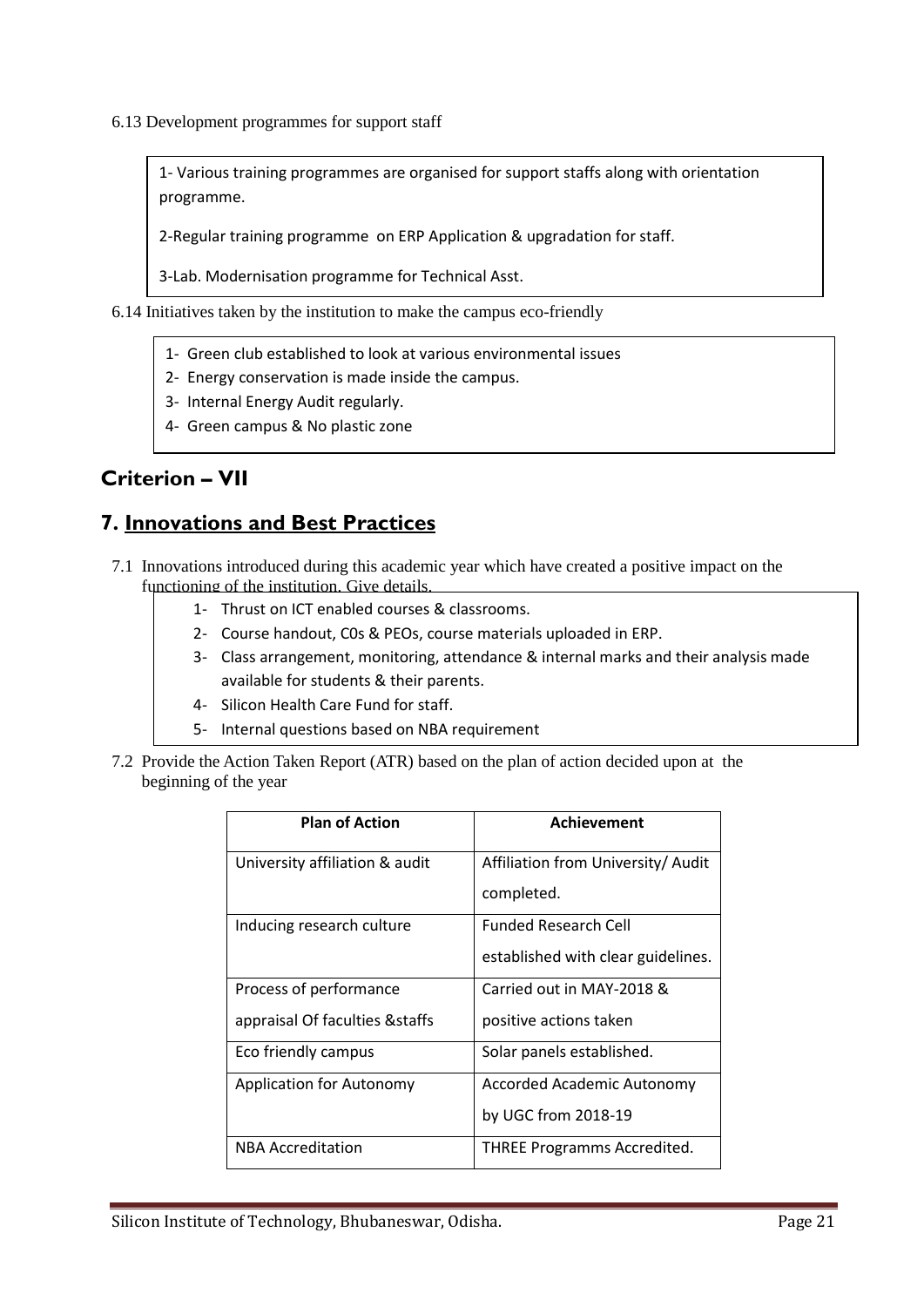7.3 Give two Best Practices of the institution *(please see the format in the NAAC Self-study Manuals)*

- $\triangleright$  E- governance fully implemented in the campus.
- $\triangleright$  Faculties are encouraged for higher studies & innovative projects.

### *\*Provide the details in annexure (annexure need to be numbered as i, ii,iii)*

7.4 Contribution to environmental awareness / protection

- Green club activities more expanded with emphasis on green campus/ Plastic free zone.
- Thrust on Energy conservation
- Establishment of solar panels.
- Process of Setting up of a STP already started.

7.5 Whether environmental audit was conducted? Yes

7.6 Any other relevant information the institution wishes to add. (for example SWOT Analysis)

### STRENGTHS:

- 1- Career guidance & placement
- 2- Attrition rate of faculty is low

3-Encouragement for students to do innovative projects & training for entrepreneurship through

incubation cell.

WEAKNESS:

- 1- Low admission in PG Programmes.
- 2- Slow progress in getting funds for research from funding agencies.
- 3- Retention of qualified faculties.

## 8. **Plans of institution for next year**

1-To successfully implement academic autonomy accorded by UGC in curriculum design,

teaching-learning , examination and evaluation.

2-More linkages and collaborations with external organisations

3- More research initiatives after Autonomy and NBA Accreditation.

4-To improve our NIRF Ranking.

5-A successful preparation for 2<sup>nd</sup> cycle NAAC Accreditation next year.

*Name Dr.Siba Sankar Nayak Name Dr. Saroj Kanta Misra*

 *\_\_\_\_\_\_\_\_\_\_\_\_\_\_\_\_\_\_\_\_\_\_\_\_\_\_\_\_\_\_\_ \_\_\_\_\_\_\_\_\_\_\_\_\_\_\_\_\_\_\_\_\_\_\_\_\_\_\_\_\_\_\_* 

*Signature of the Coordinator, IQAC Signature of the Chairperson, IQAC*

*\_\_\_\_\_\_\*\*\*\_\_\_\_\_\_\_*